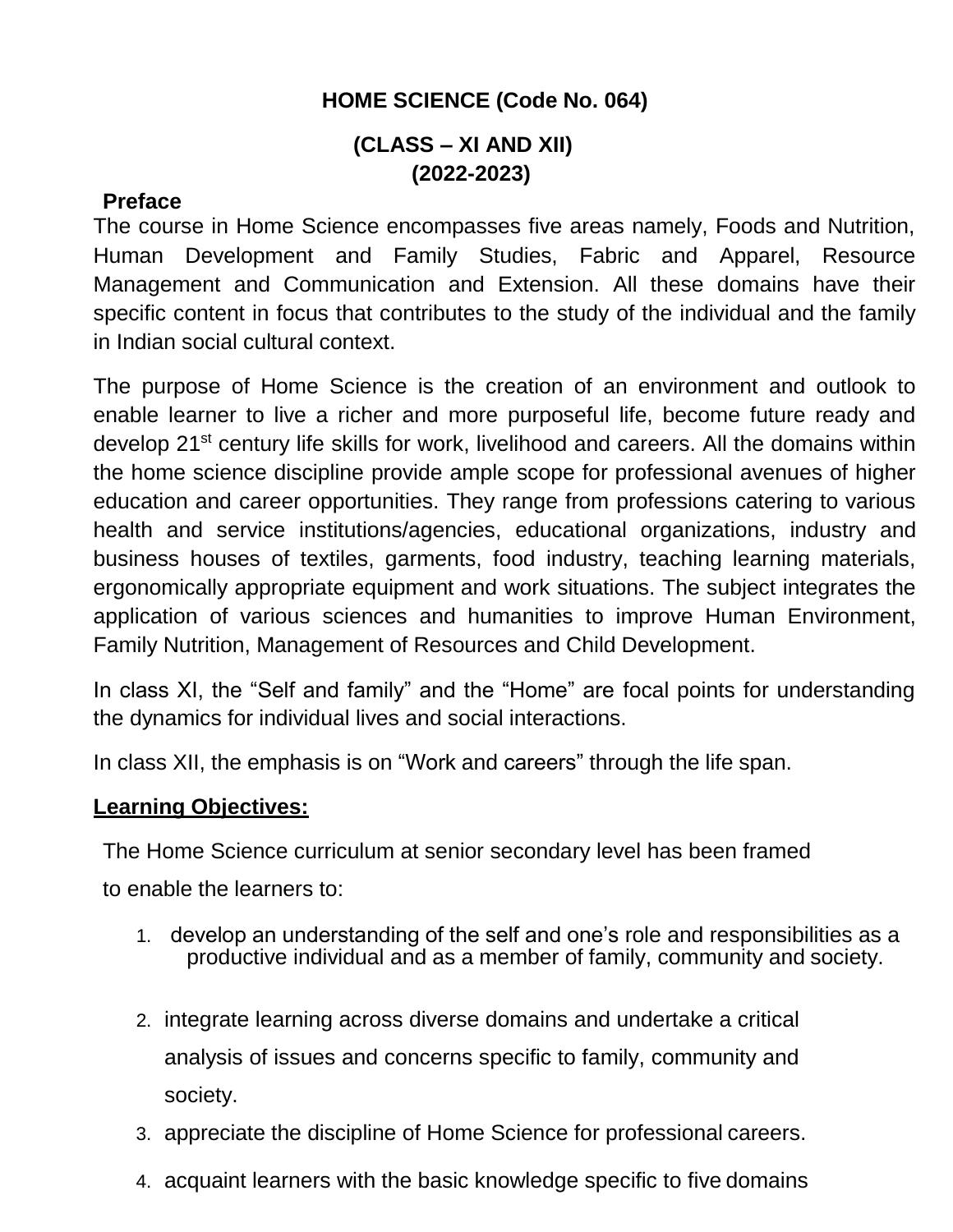namely, Foods and nutrition, Human Development and Family studies, Fabric and Apparel, Resource Management and Communication and Extension.

- 5. develop functional skills in the five domains for career and employment.
- 6. equip learners for enrichment and higher studies.

## **Learning outcomes:**

After undertaking the course students will be able to:

- 1. function as a productive and responsible individual in relation to self, family, community and society.
- 2. apply the basics of human development with specific reference to self, family and community.
- 3. utilize the skills of judicious management of various resources.
- 4. be sensitized to fabric and apparel, their selection and care.
- 5. inculcate healthy food habits and lifestyle to enable prevention and management of diseases.
- 6. become alert and aware consumer.
- 7. appreciate the potential of entrepreneurship and other varied professional opportunities to make informed career choices.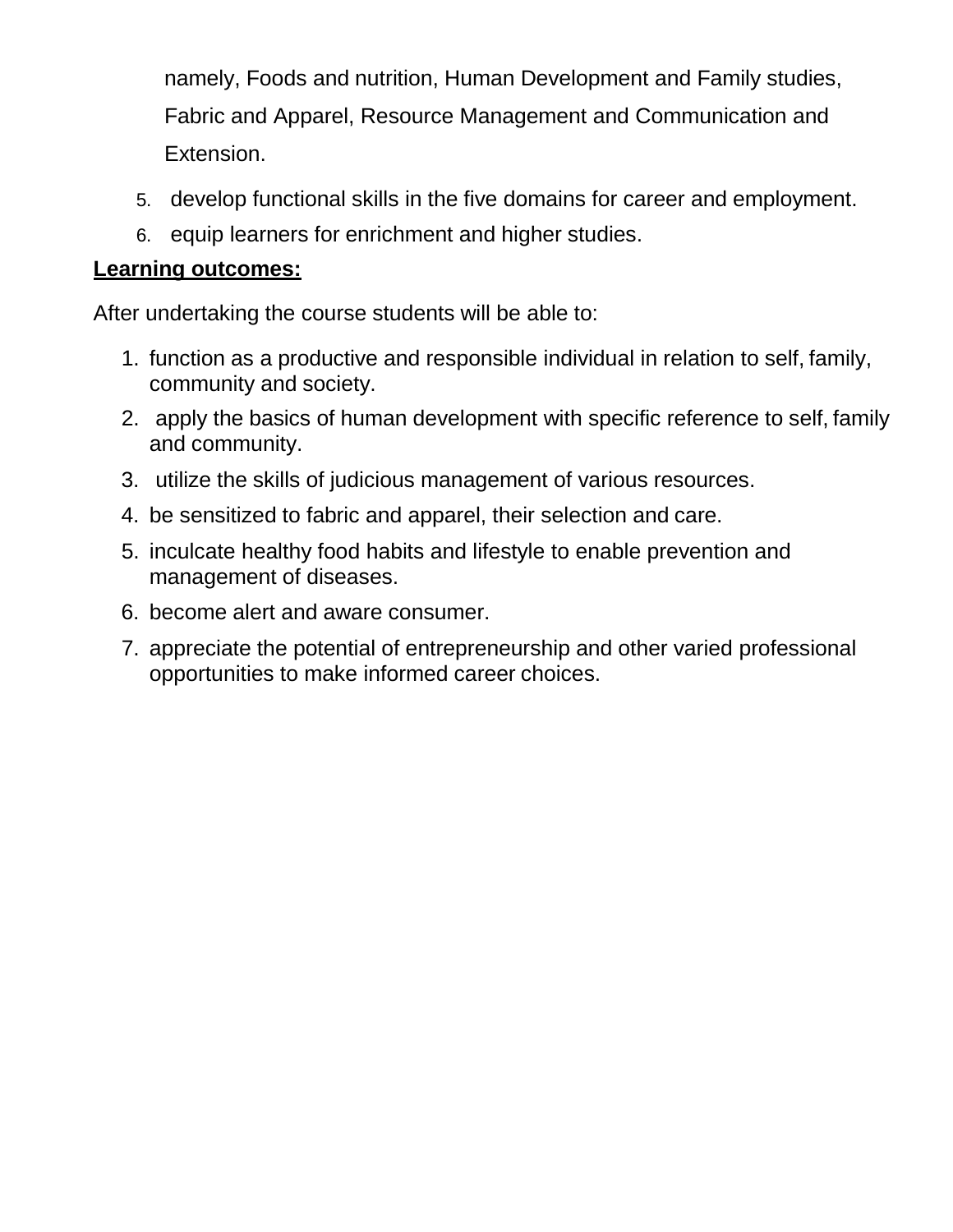# HOME SCIENCE (2022-2023) CLASS XI

## **Introduction:**

In class XI, the "Self and family" and the "Home" are focal points for understanding the dynamics for individual lives and social interactions. The curriculum is divided in five units. Unit I introduces the concept of home science. Unit II begins with the stage of adolescence and related concerns. Unit III deals with the expanding interactions of the adolescent with others in family, school, community and society, and the needs emerging from each of these contexts. Unit IV and V focus on childhood and adulthood respectively.

Course Structure: Theory & Practical

Theory: 70 Marks

Time: 3 Hrs.

|     |                                             | <b>Practical: 30 Marks</b> |           |  |
|-----|---------------------------------------------|----------------------------|-----------|--|
| No. | <b>Units</b>                                | <b>Marks</b>               | No.of Pd. |  |
| 1.  | Introduction to Home Science                | 02                         | 04        |  |
| 2.  | Understanding oneself: Adolescence          | 20                         | 35        |  |
| 3.  | Understanding Family, Community and Society | 15                         | 35        |  |
| 4.  | Childhood                                   | 15                         | 24        |  |
| 5.  | Adulthood                                   | 18                         | 28        |  |
|     | <b>Total</b>                                | 70                         | 126       |  |
|     | <b>Practical</b>                            | 30                         | 28        |  |
|     | <b>Grand Total</b>                          | 100                        | 154       |  |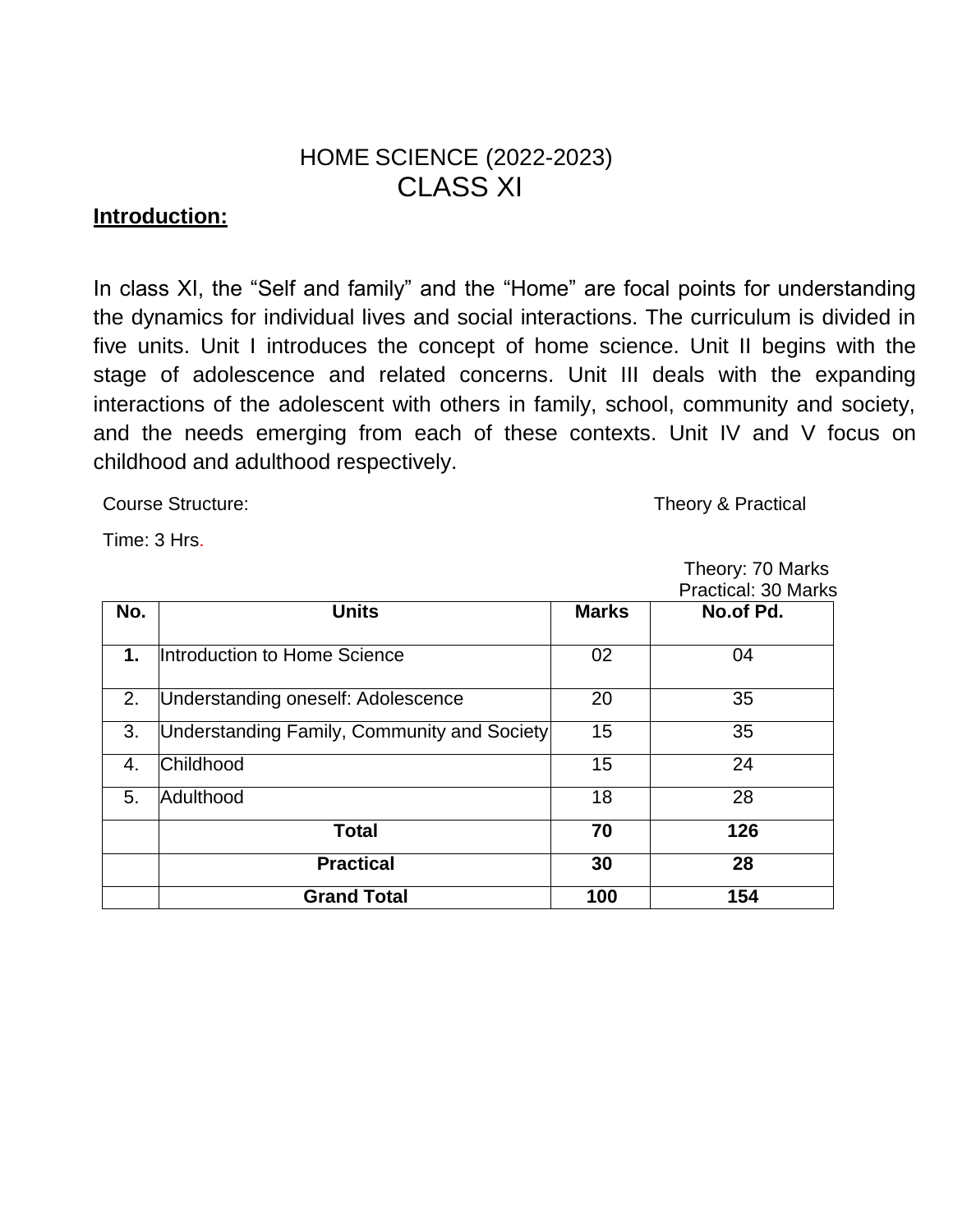# **Class XI**

Theory: 70Marks

Unit I Introduction to Home Science

Unit II: Understanding oneself: Adolescence

Ch.- Understanding the Self.

- A. 'Who am I'?
- B. Development and Characteristics of the Self(Development characteristics and needs of adolescents)
- C. Influences on Identity
- Ch.- Food, Nutrition, Health and Fitness
- Ch. Management of Resources
- Ch.- Fabric Around us

Ch-Media and Communication Technology

Unit III: Understating family, community and society

- Ch. Concerns and needs in diverse contexts:
	- a. Nutrition, Health and Hygiene
	- b. Resources Availability and Management

## Unit IV: Childhood

Ch.-Survival, Growth and Development

Ch.- Nutrition, Health and Wellbeing

Ch.- Our Apparel

UnitV: Adulthood

- Ch.- Health and Wellness
- Ch.- Financial Management and planning
- Ch.- Care and Maintenance of fabrics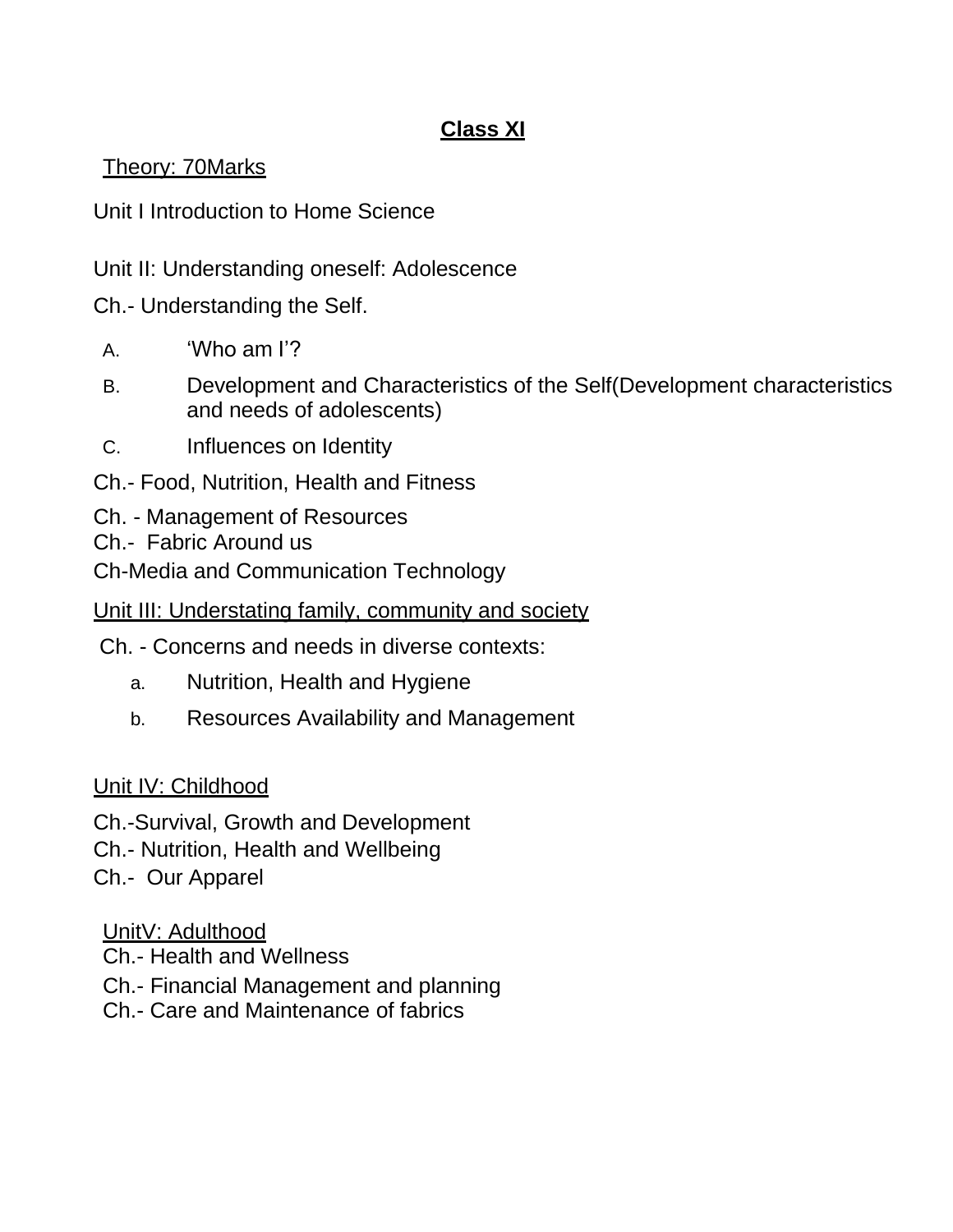## **HOME SCIENCE (2022-23)**

## **CLASS XI**

## **UNIT I: INTRODUCTION TO HOME SCIENCE**

- What is Home Science
- **▶ Areas of Home Science**
- $\triangleright$  Home Science is important for both boys and girls
- **≻ Career options of Home Science**

# **UNIT II: UNDERSTANDING ONESELF: ADOLESCENCE**

*Unit II focus on the stage of adolescence – the stage of life to which you belong at present. This unit deals with understanding your own self in terms of your personal and social identity, your nutritional and health requirements, management of basic resources of time and space, fabrics around you, and your communication skills. The last chapter of the unit situates the adolescent in the context of the family and larger society, thereby linking it to the next unit that deals with the individual in relation to her/his family, school, community and society.*

# **CHAPTER : UNDERSTANDING THE SELF**

- $\triangleright$  What is Self?
	- Personal dimension
	- Social dimension
	- Self- concept
	- Self esteem
- $\triangleright$  What is Identity?
	- Personal identity
	- Social identity
- $\triangleright$  Self during Infancy: characteristics
- $\triangleright$  Self during early childhood: characteristics
- $\triangleright$  Self during middle childhood: characteristics
- $\triangleright$  Self during adolescence: characteristics
	- Identity development
	- Identity crisis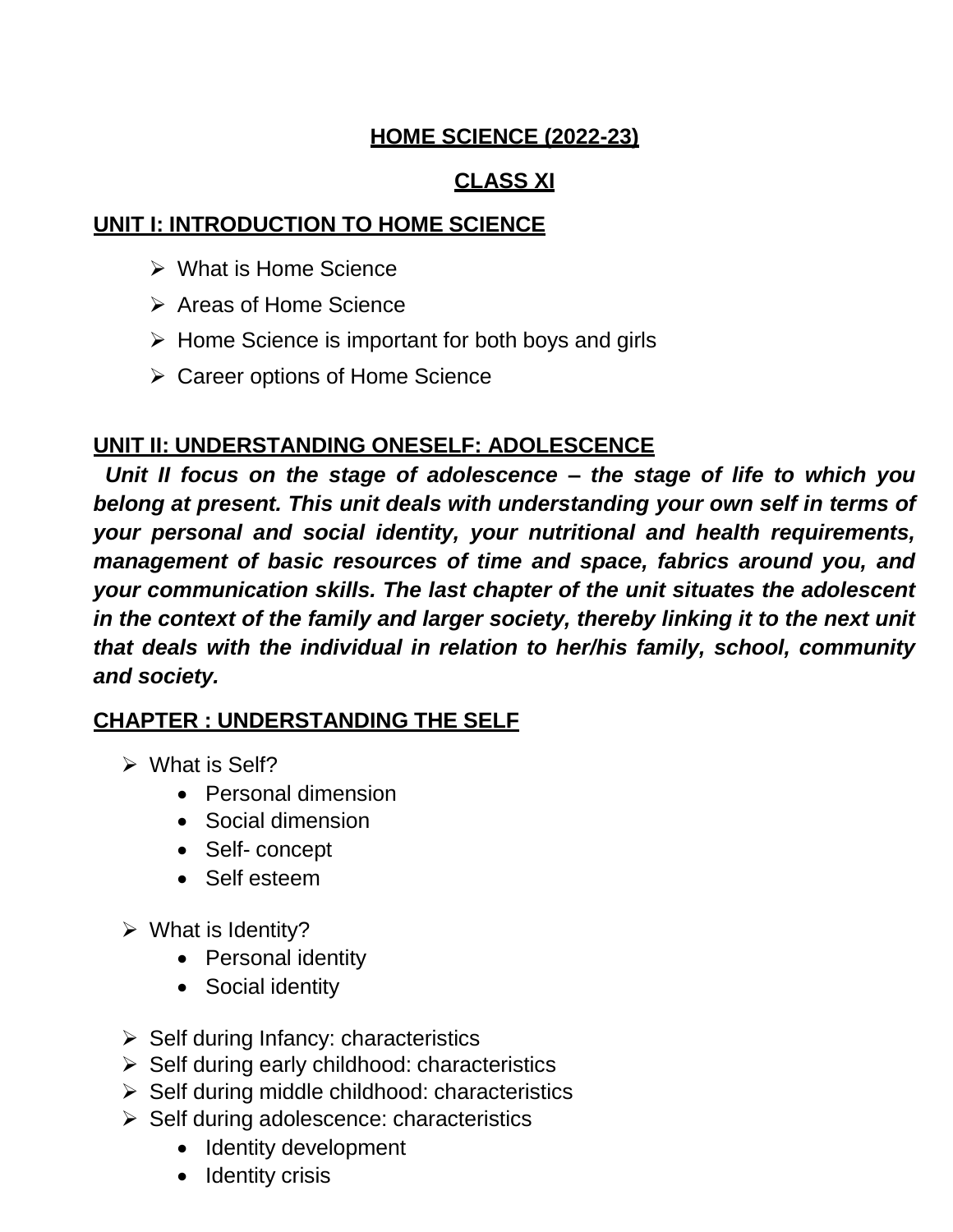- Real vs Ideal self
- $\triangleright$  Influences on identity
	- Developing a sense of self and identity
	- Influences on formation of identity
		- **Biological and physical changes**
		- Socio-cultural context
		- **Emotional changes**
		- Cognitive changes

## **CHAPTER : FOOD, NUTRITION, HEALTH AND FITNESS**

- $\triangleright$  Introduction
- $\triangleright$  Definition of
	- Food
	- Nutrition
	- Nutrients
- $\triangleright$  Balanced diet
	- Definition
	- RDA
- $\triangleright$  Health and Fitness
- Using Basic food Groups for planning Balanced Diets
	- Food quide pyramid.
- Vegetarian food Guide
- $\triangleright$  Dietary patterns in Adolescence
	- **I** Irregular meals and skipping meals
	- Snacking
	- Fast foods
	- Dieting
- $\triangleright$  Modifying diet related behaviour
	- Diet journal
	- Exercise
	- Substance use and abuse
	- Healthy eating habits
	- Snacks
	- Drinking water
- $\triangleright$  Factors influencing eating behaviour
- $\triangleright$  Eating disorders at adolescence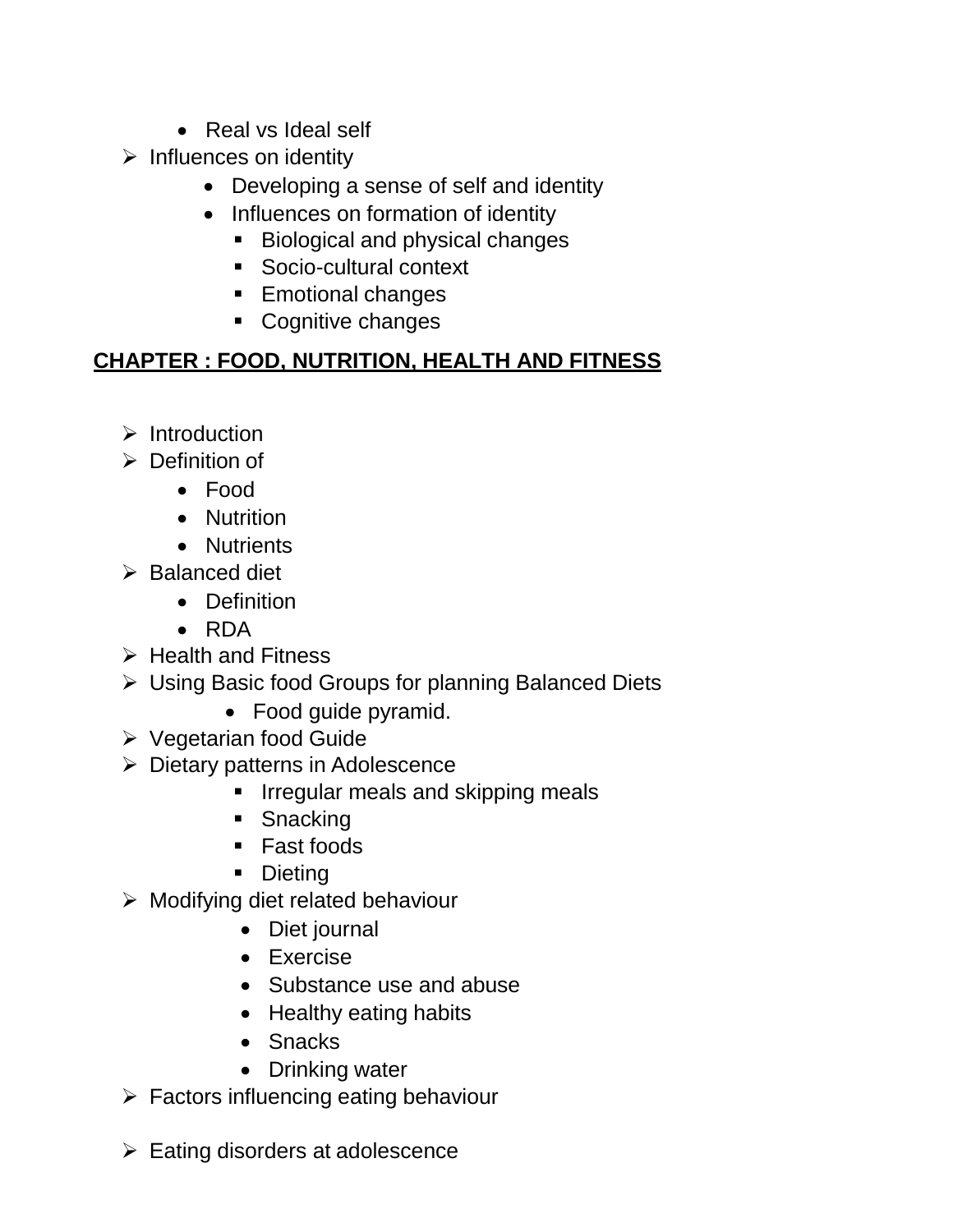$\triangleright$  Key terms and their meaning

## **CHAPTER : MANAGEMENT OF RESOURCES**

- $\triangleright$  Introduction
- Classification of resources
	- **Human /non-human resources**
	- **Individual / shared resources**
	- Natural / community resources
- $\triangleright$  Human and non-human resources
	- Human resources
		- o Knowledge
		- o Motivation/ interest
		- o Skills/ strength/ aptitude
		- o Time
		- o Energy
	- Non-human resources
		- o Money
		- o Material resources
- $\triangleright$  Individual and shared resources
	- **Individual resources**
	- **shared resources**
	- $\triangleright$  Natural and community resources
		- **Natural resources**
		- **•** community resources
	- Characteristics of resources
		- Utility
		- Accessibility
		- Interchangeability
		- Manageable
	- ▶ Managing Resources
		- Management process
		- Planning
			- o Steps in planning
		- Organising
		- Implementing
		- Controlling
		- Evaluation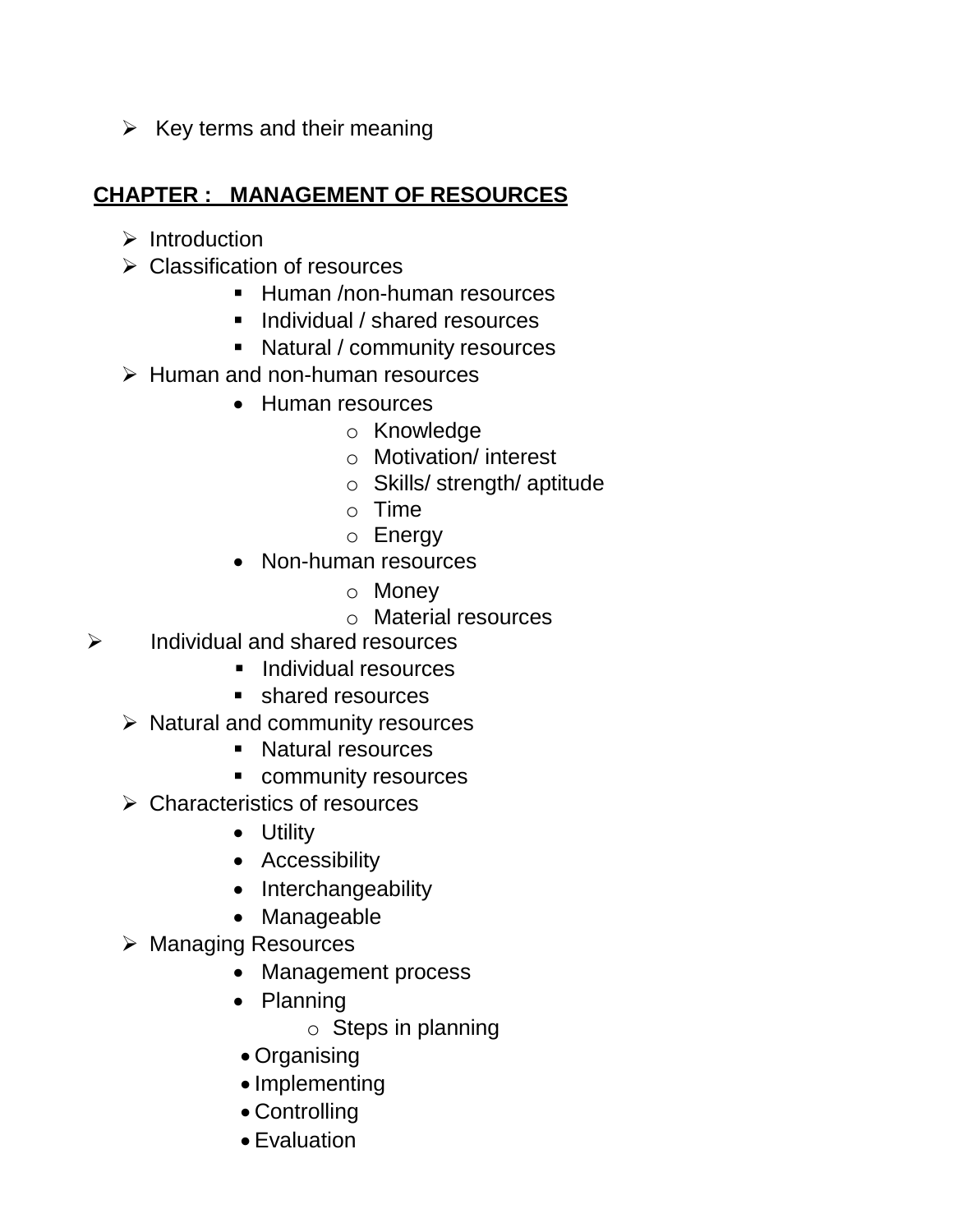## **CHAPTER : FABRIC AROUND US**

- $\triangleright$  Definition of yarns, fibres, textile products, finishing.
- $\triangleright$  Introduction to fibre properties
- $\triangleright$  Classification of textile fibres
	- Filament/staple fibres
	- Natural/Manufactured (manmade) fibres
- $\triangleright$  Types of Natural Fibres
	- Cellulosic fibres
	- Protein fibres
	- Mineral fibres
	- Natural rubber
- $\triangleright$  Types of Manufactured Fibres
	- Regenerated cellulosic fibres
	- Modified cellulosic fibres
	- Protein fibres
	- Non-cellulosic fibres
	- Mineral fibres
- $\triangleright$  Some Important fibres and their properties
	- Cotton
	- Linen
	- Wool
	- Silk
	- Rayon
	- Nylon
	- Polyester
	- Acrylic
	- Elastomeric fibres
- Yarns
- $\triangleright$  Yarn processing
	- Cleaning
	- Making into a sliver
	- Attenuating, drawing out and twisting
- $\triangleright$  Yarn terminology
	- Yarn number
	- Yarn twist
	- Yarn and thread
- $\triangleright$  Fabric production
	- Weaving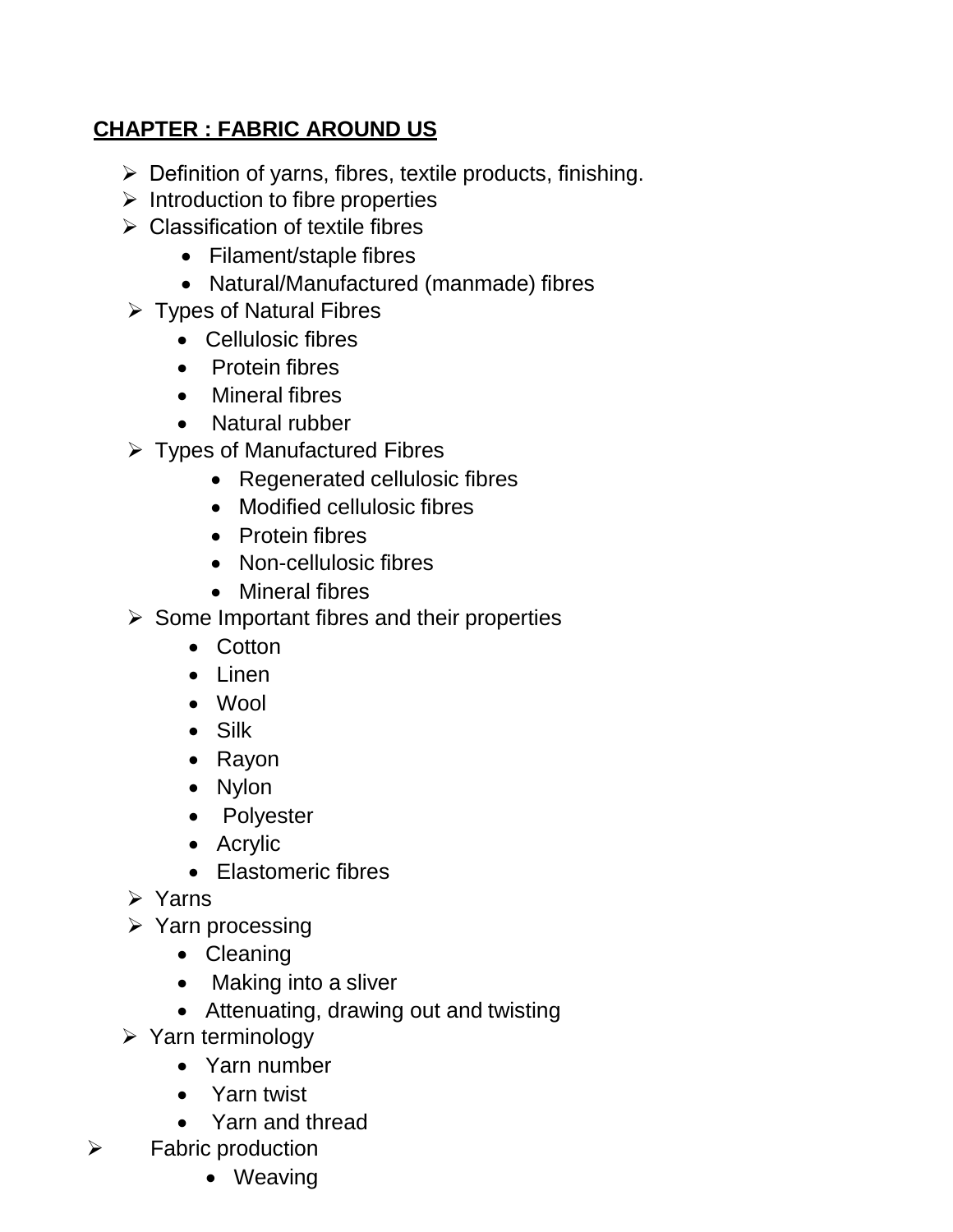- Knitting
- Braiding
- Nets
- Laces
- $\triangleright$  Textile Finishing
	- Finishing with colour
	- Printing

# **CHAPTER-MEDIA COMMUNICATION TECHNOLOGY**

- $\triangleright$  Communication and Communication Technology
	- What is Communication
	- Classification of communication
	- How does communication takes place
- $\triangleright$  What is media
	- Media classification and functions
- $\triangleright$  What is communication technology
	- Classification of communication technologies
	- Modern communication technologies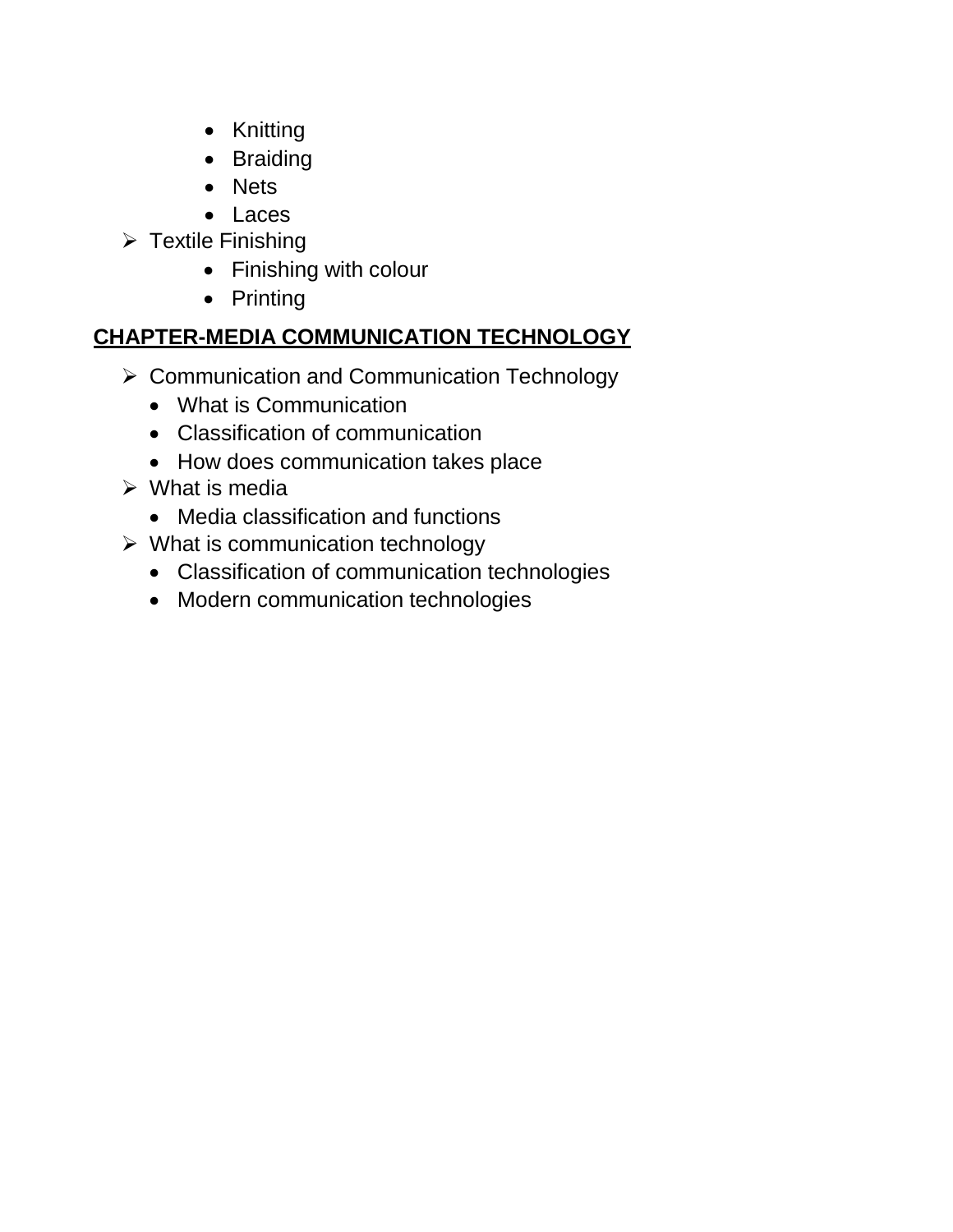## **UNITIII: UNDERSTANDING FAMILY, COMMUNITY AND SOCIETY**

*The chapters in Unit II were all addressed to you for the understanding of self and of the factors that influence your decision making. Let us now move on to understanding the family, the community and the society that you are a part of. In the first section- the focus will be on relationships and interactions with significant others, i.e. those important to you in these contexts. The second section- will discuss concerns and needs, such as those of health, work, resources, education and textile tradition in the adolescent's diverse social contexts.*

# **CHAPTER : CONCERNS AND NEEDS IN DIVERSE CONTEXTS**

# **A. NUTRITION, HEALTH AND HYGIENE**

- $\triangleright$  Health and its Dimensions
	- Social health
	- Mental health
	- Physical health
- $\triangleright$  Health care Indicators of Health
- $\triangleright$  Nutrition and Health
- $\triangleright$  Importance of nutrients
- $\triangleright$  Factors affecting nutritional well being
	- Food and nutrient security
	- Care for the vulnerable
	- Good health for all
	- Safe environment
- $\triangleright$  Nutritional Problems and their consequences
	- Malnutrition
	- Under nutrition
	- Over nutrition
- $\triangleright$  Hygiene and Sanitation
	- Personal Hygiene
	- Environmental Hygiene
	- Food Hygiene
	- Water safety-Qualities of potable water, methods of water purification(Boiling, chlorine, storage and electric filter ,RO)

# **B. RESOURCES AVAILABILITY AND MANAGEMENT**

 $\triangleright$  Time Management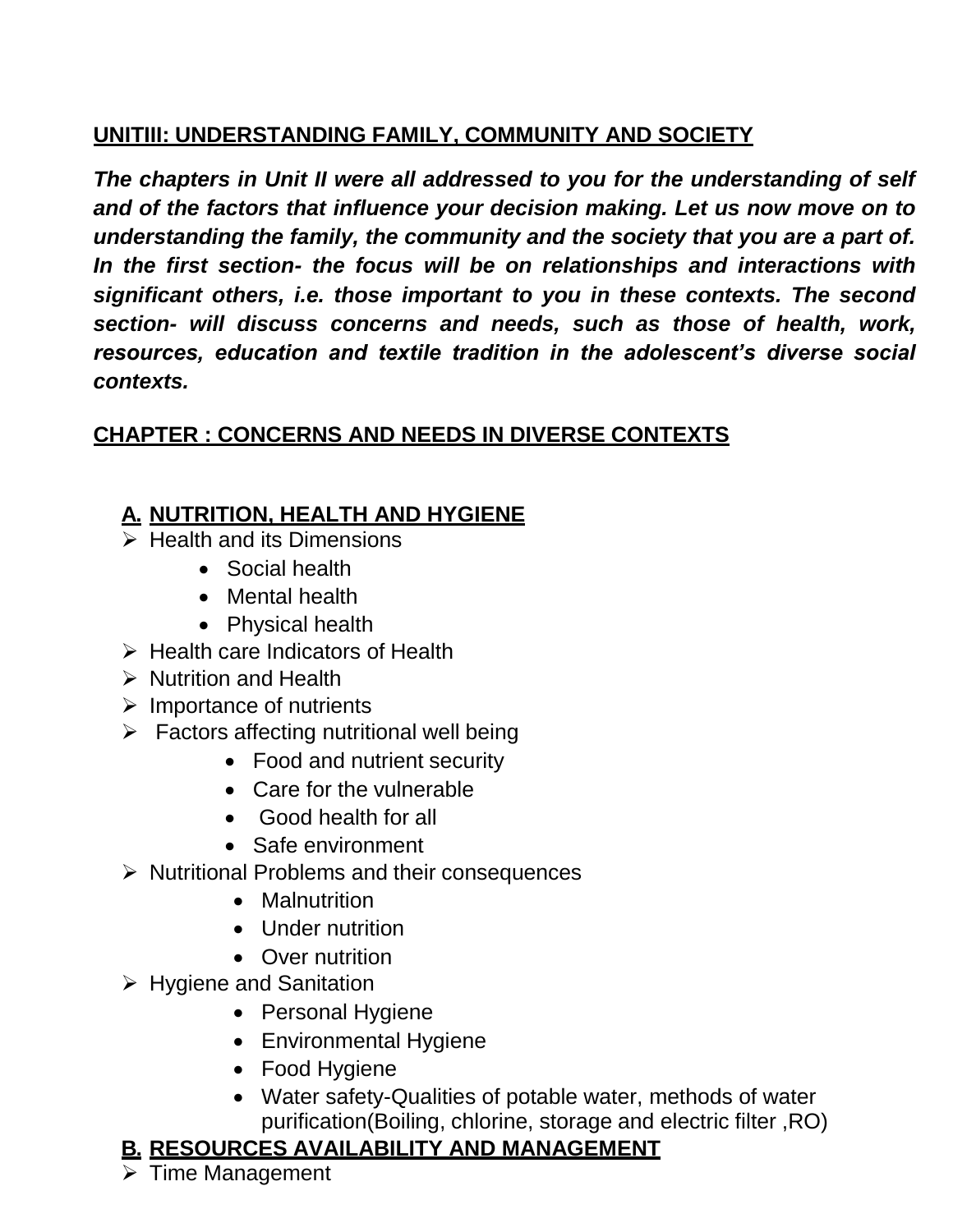- Definition of time plan
- How good is your time management (Activity)?
- Steps in making time plan
- Tips for effective time management
- Tools in time management---Peak load period, Work curve, Rest /break periods, Work simplification
- ▶ Space Management
	- Space and the home
	- Principles of space planning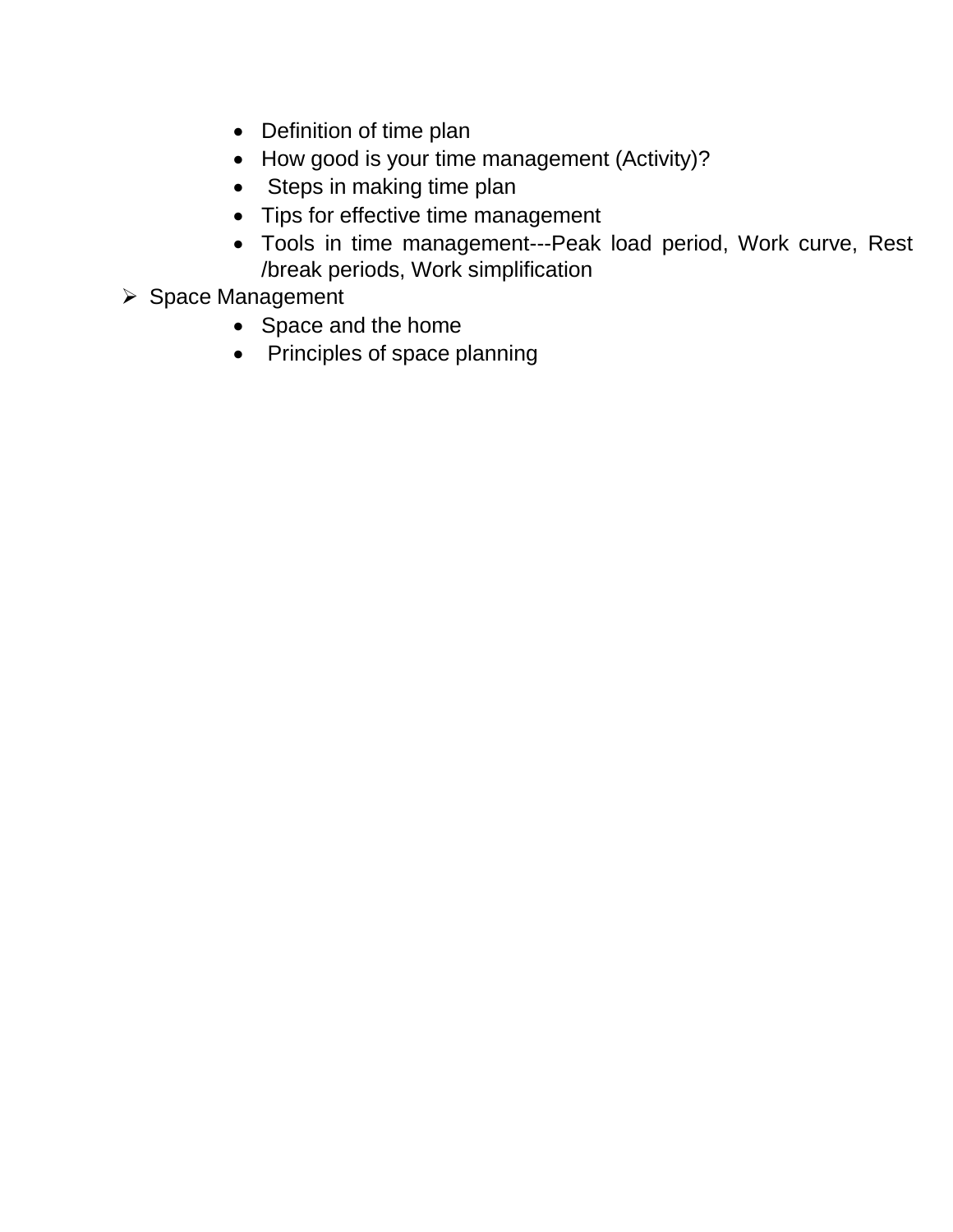## **UNIT IV: CHILDHOOD**

*The theme of this unit is 'Childhood'. You may wonder why did the book address the adolescent years first and childhood later. Well, it is because if you as an adolescent understand issues about yourself first, it would be easier to grasp the issues that are concerned with the stage of childhood, and later with adulthood. In this unit you will be studying about children's growth and development, critical concerns about their health and nutrition, education and clothing. As we would like children with disabilities to be an inclusive part of our society, the chapters provide us important information on their needs and ways to meet them.*

## **CHAPTER : SURVIVAL GROWTH AND DEVELOPMENT**

- $\triangleright$  The meaning of survival
- $\triangleright$  Growth and development
- $\triangleright$  Areas of development
	- Physical development
	- Motor development
	- Cognitive development
	- Sensory development
	- Language development
	- Social development
	- Emotional development
- **► Good Nutrition**
- $\triangleright$  Stages in development
	- Neonate
		- o Reflexes
		- o Sensory capabilities
- $\triangleright$  Development across stages from infancy to adolescence
	- Physical and motor development
	- Language development
	- Socio –emotional development
	- Cognitive development
		- o Mental processes involved in thinking
		- o Stages of cognitive development
			- ❖ Sensory motor stage
			- ❖ Pre-operational stage
			- Concrete operational stage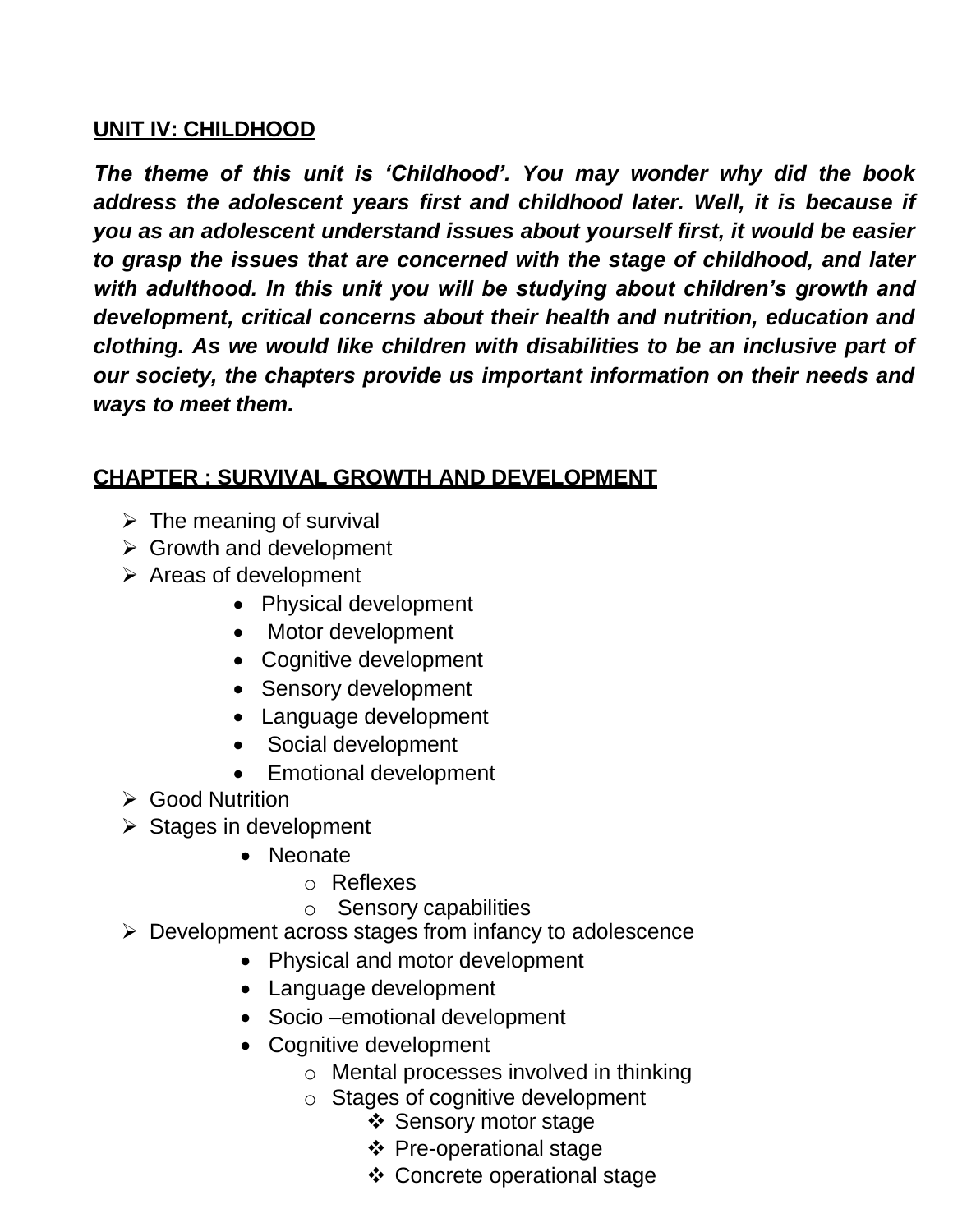Formal operational stage

## **CHAPTER : NUTRITION, HEALTH AND WELL-BEING**

- $\triangleright$  Introduction
- $\triangleright$  Nutrition, Health and Well-being during infancy (birth 12 months)
	- Dietary requirements of infants
	- Breast feeding
		- o Benefits of breast feeding
	- Feeding the low birth weight infants
	- Complementary foods
	- Guidelines for complementary feeding
	- Immunization
	- Common health and nutrition problems in infants and young children
- $\triangleright$  Nutrition, Health and well-being of preschool children (1-6 years)
	- Nutritional needs of preschool children
	- Guidelines for healthy eating for pre-schoolers
	- Planning balanced meals for preschool children
	- Some examples of low-cost snacks
	- Feeding children with specific needs
	- Immunization
- $\triangleright$  Nutrition, Health and well-being of school-age children (7-12 years)
	- Nutritional requirements of school children
	- Planning diets for school-age children
	- Factors that influence diet intake of preschool-age and school-age children
	- Healthy habits
	- Health and nutrition issues of school age children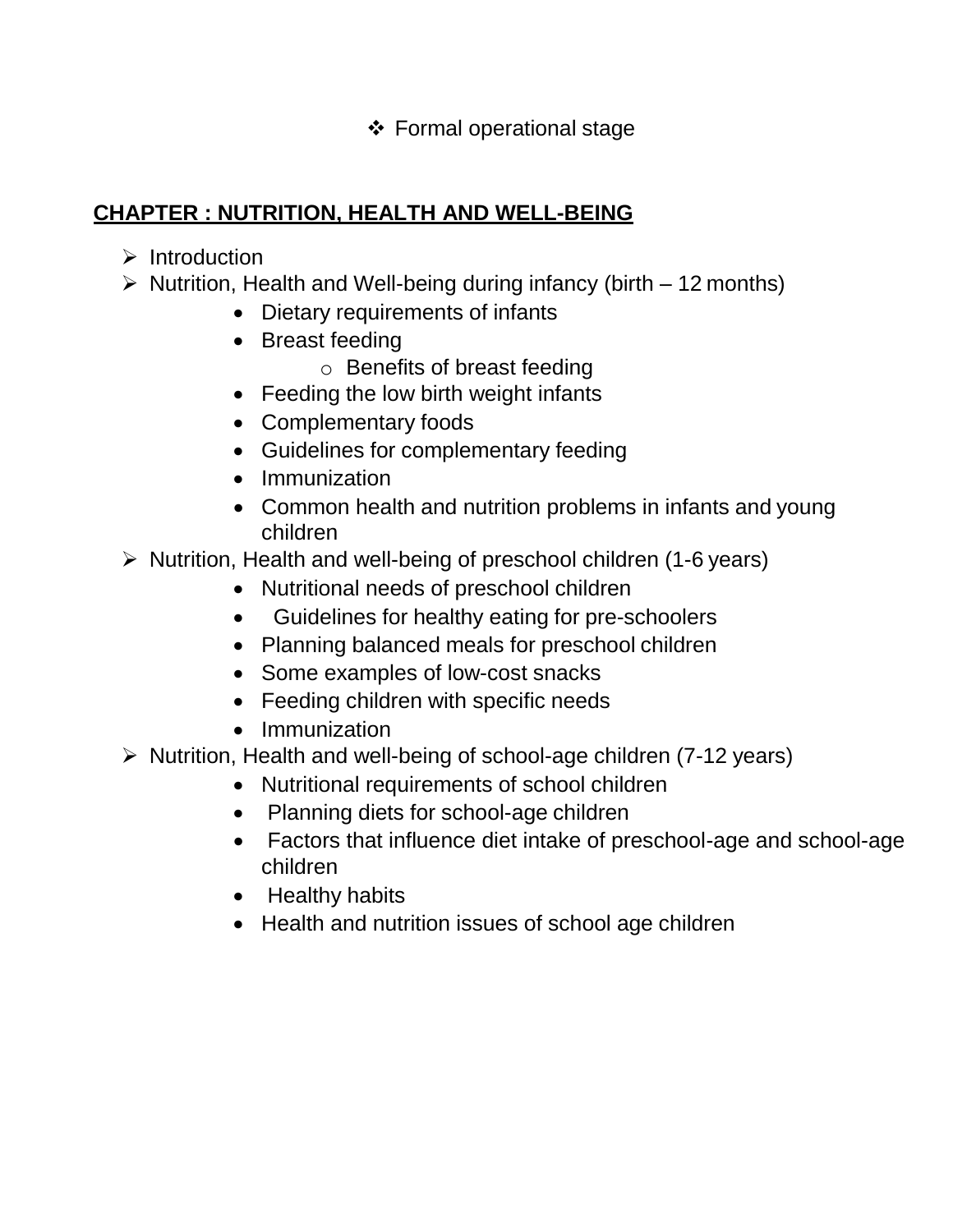## **CHAPTER: OUR APPAREL**

- $\triangleright$  Clothing functions and the selection of clothes
	- Modesty
	- Protection
	- Status and prestige
	- Adornment
- $\triangleright$  Factors affecting selection of clothing in India
	- Age
	- Climate and season
	- Occasion
	- Fashion
	- Income
- $\triangleright$  Understanding children's basic clothing needs
	- Comfort
	- Safety
	- Self help
	- Appearance
	- Allowance for growth
	- Easy care
	- Fabrics
- $\triangleright$  Clothing requirements at different childhood stages
	- Infancy (birth to six months)
	- Creeping age (6 months to one year)
	- Toddlerhood (1-2 years)
	- Preschool age (2-6 years)
	- Elementary school years (5-11 years)
	- Adolescents (11-19 years)
	- Clothes for children with special needs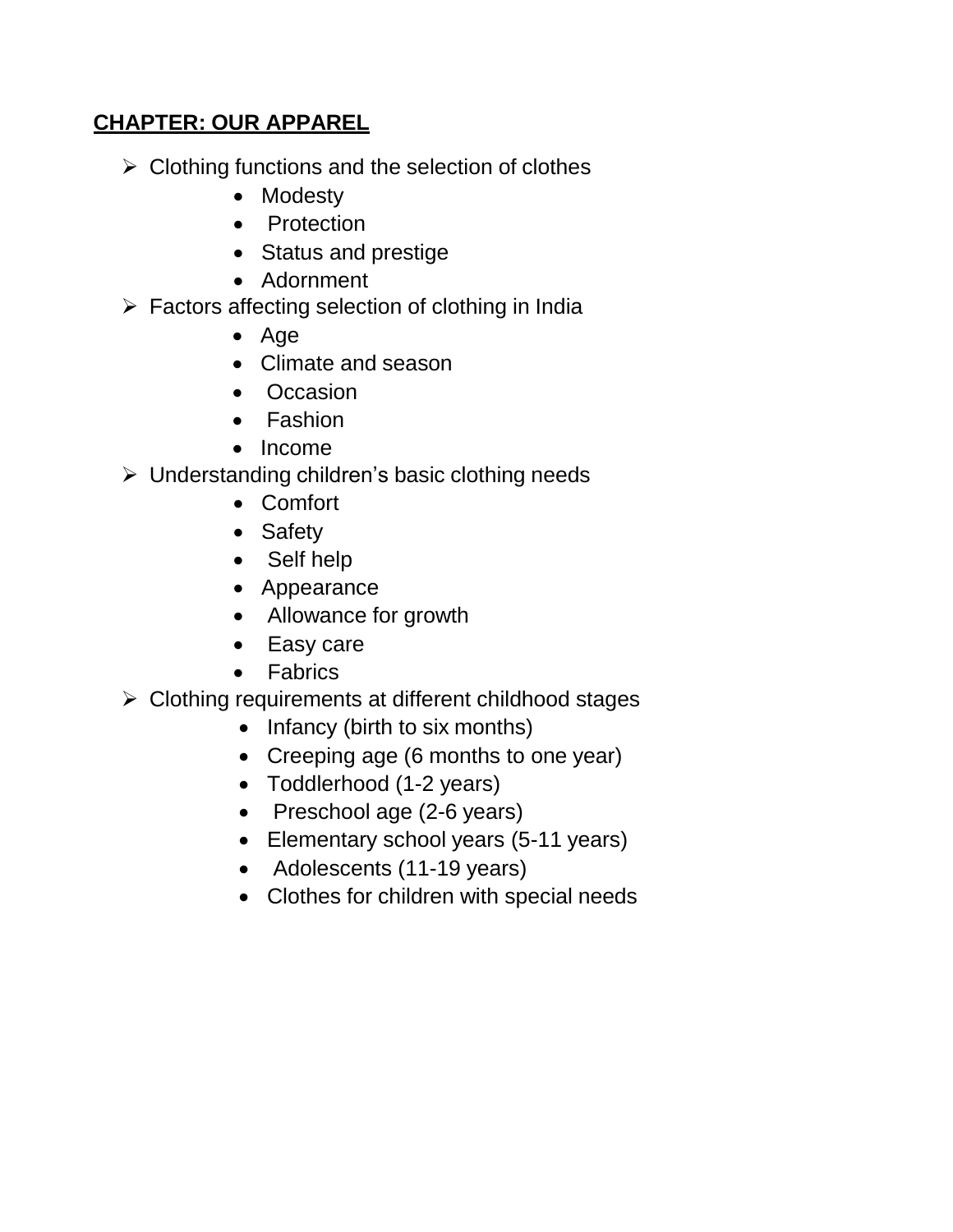## **UNIT V: ADULTHOOD**

*With the advent of adulthood, the adolescent passes through the portal of what may be termed as the "real world". One enters the world of higher education, work and marriage, and gets involved in establishing one's own family. Hence responsibilities of the individual increases manifold. In this unit you will learn about the major factors that play a role in determining the quality of adult life, these being health and wellness, financial planning and management, maintenance of fabrics and apparel that one uses personally as well as in the home, and appreciation of different perspectives in communication. The unit concludes with the chapter on individual responsibilities and rights, not only for one's own self, but also in relation to the family and larger society.*

## **CHAPTER : HEALTH AND WELLNESS**

- $\triangleright$  Importance of health and fitness
- $\triangleright$  Healthy & Unhealthy diet
- $\triangleright$  BMI
- $\triangleright$  Do's and Don'ts for health promoting diets
- $\triangleright$  Fitness
- $\triangleright$  Importance of exercise and physical activities in adulthood
- Wellness
- $\triangleright$  Qualities of a person who is rated high on wellness
- $\triangleright$  Dimensions of wellness
	- Social aspect
	- Physical aspect
	- Intellectual aspect
	- Occupational aspect
	- Emotional aspect
	- Spiritual aspect
	- Environmental aspect
	- Financial aspect
- $\triangleright$  Stress and coping with stress
- $\triangleright$  Simple techniques to cope with stress
	- Relaxation
	- Talking with friends/family
	- Reading
	- Spirituality
	- Music
	- Hobby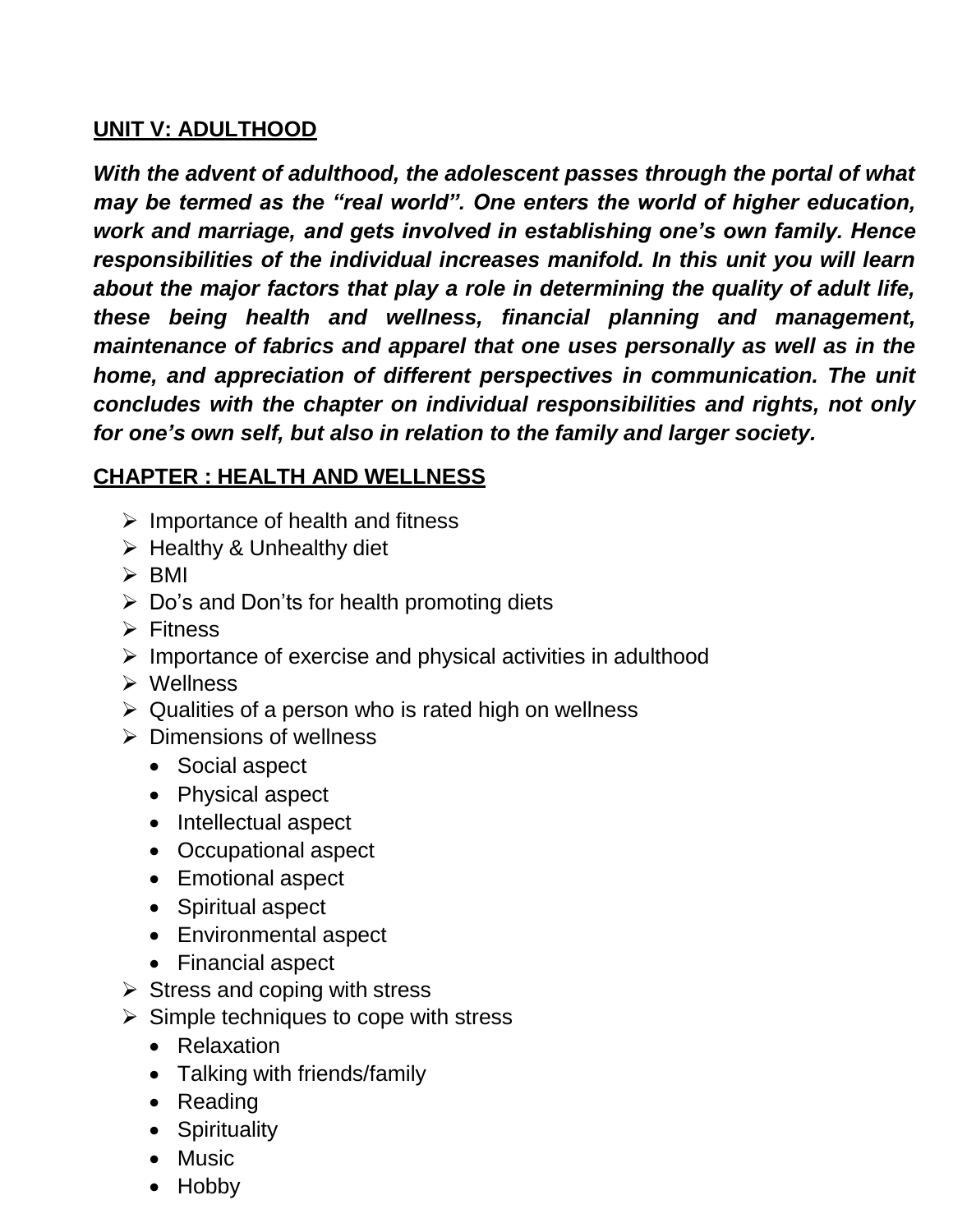Yoga

# **CHAPTER : FINANCIAL MANAGEMENT AND PLANNING**

- $\triangleright$  Financial management
- $\triangleright$  Financial planning
- $\triangleright$  Management
- $\triangleright$  Money and its importance
- $\triangleright$  Family Income
	- Money income
	- Real income: Direct and Indirect income
	- Psychic income
- $\triangleright$  Income management
- $\triangleright$  Budget
- $\triangleright$  Steps in making budget
- $\triangleright$  Advantages of planning family budgets
- $\triangleright$  Control in money management
	- Checking to see how well the plan is progressing
		- o Mental and mechanical check
		- o Records and accounts
	- Adjusting wherever necessary
	- Evaluation
- $\triangleright$  Savings
- $\triangleright$  Investment
- $\triangleright$  Principles underlying sound investments
	- Safety to the principle amount
	- Reasonable rate of interest
	- Liquidity
	- Recognition of effect of world conditions
	- Easy accessibility and convenience
	- Investing in needed commodities
	- Tax efficiency
	- After investment service
	- Time period
	- Capacity
- $\triangleright$  Savings and investment avenues
	- Post office
	- Banks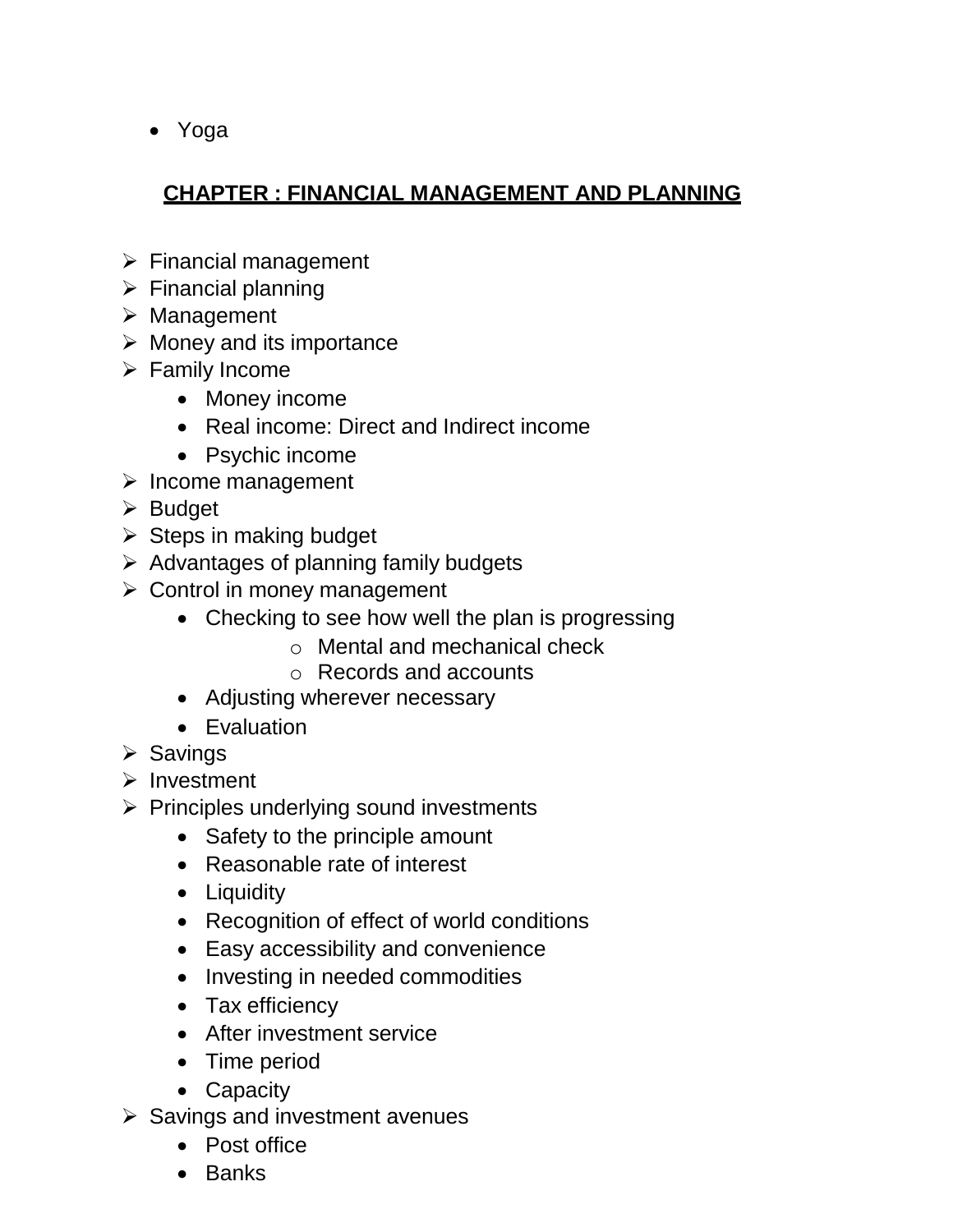- Unit Trust of India
- $\bullet$  NSC
- Mutual funds
- Provident funds
- Chit fund
- Life insurance and medical insurance
- Pension scheme
- Gold, house, land
- Others (new schemes)
- $\triangleright$  Credit
- $\triangleright$  Need of credit
- $\triangleright$  4C's of credit: character, capacity, capital means, collateral,

## **CHAPTER : CARE AND MAINTENANCE OF FABRICS**

- $\triangleright$  Mending
- $\triangleright$  Laundering
	- Stain removal
		- o Vegetable stains
		- o Animal stains
		- o Oil stains
		- o Mineral stains
		- o Dye bleeding
	- Techniques of stain removal
		- o Scraping
		- o Dipping
		- o Sponging
		- o Drop method
	- Reagent for stain removal
	- Common stains and method of removing
- $\triangleright$  Removal of dirt: the cleaning process
	- Soaps and detergents
	- Methods of washing: friction, kneading & squeezing, suction, washing by machine
- $\triangleright$  Finishing
	- Blues and optical brighteners
	- Starches and stiffening agents
- $\triangleright$  Ironing
- $\triangleright$  Dry cleaning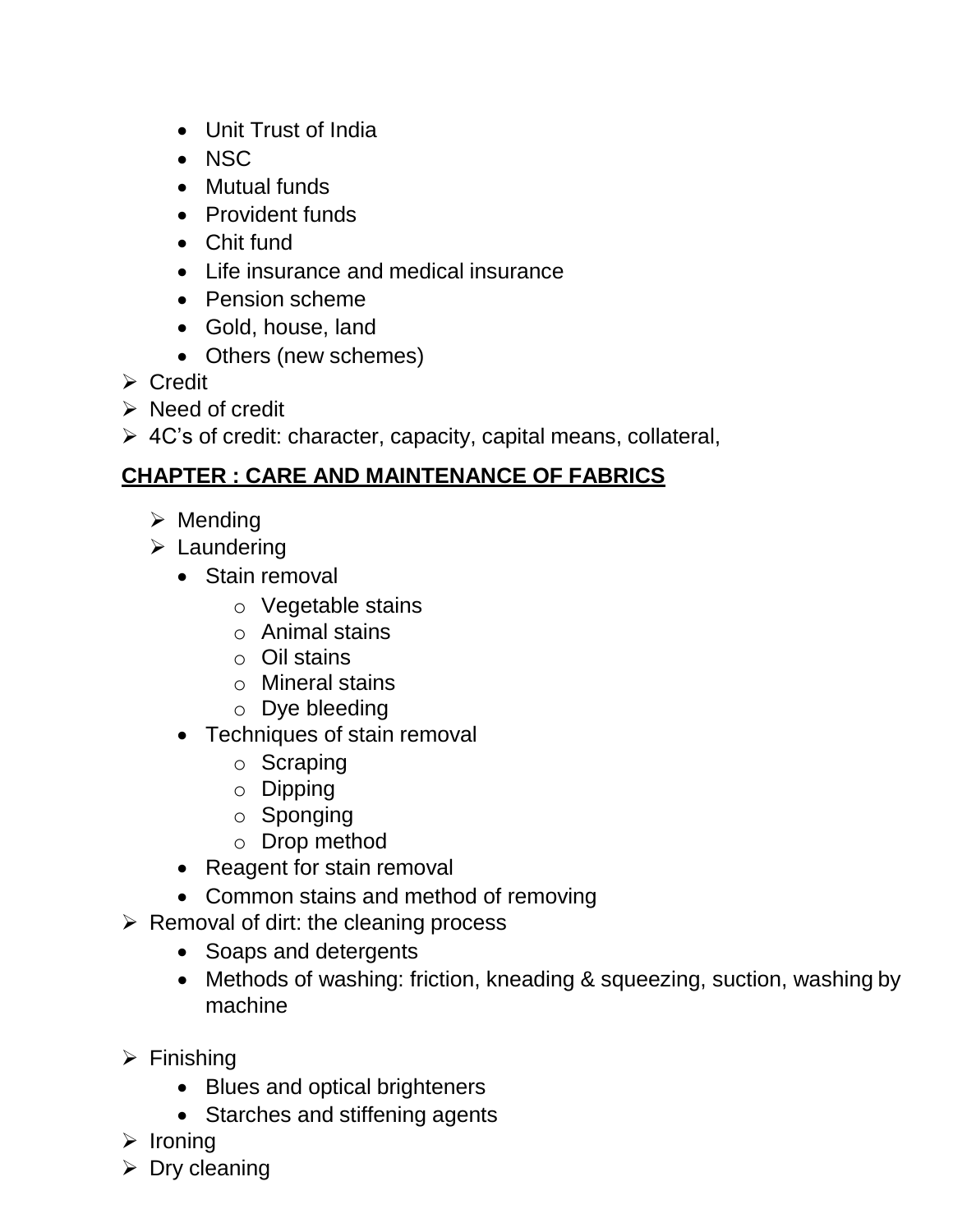- $\triangleright$  Storage of textile products
- $\triangleright$  Factors affecting fabric care
	- Yarn structure
	- Fabric construction
	- Colour and finishes
- $\triangleright$  Care label

# **NOTE:**

- **Wherever required latest data/figures to be used.**
- **Latest RDA's to be used.**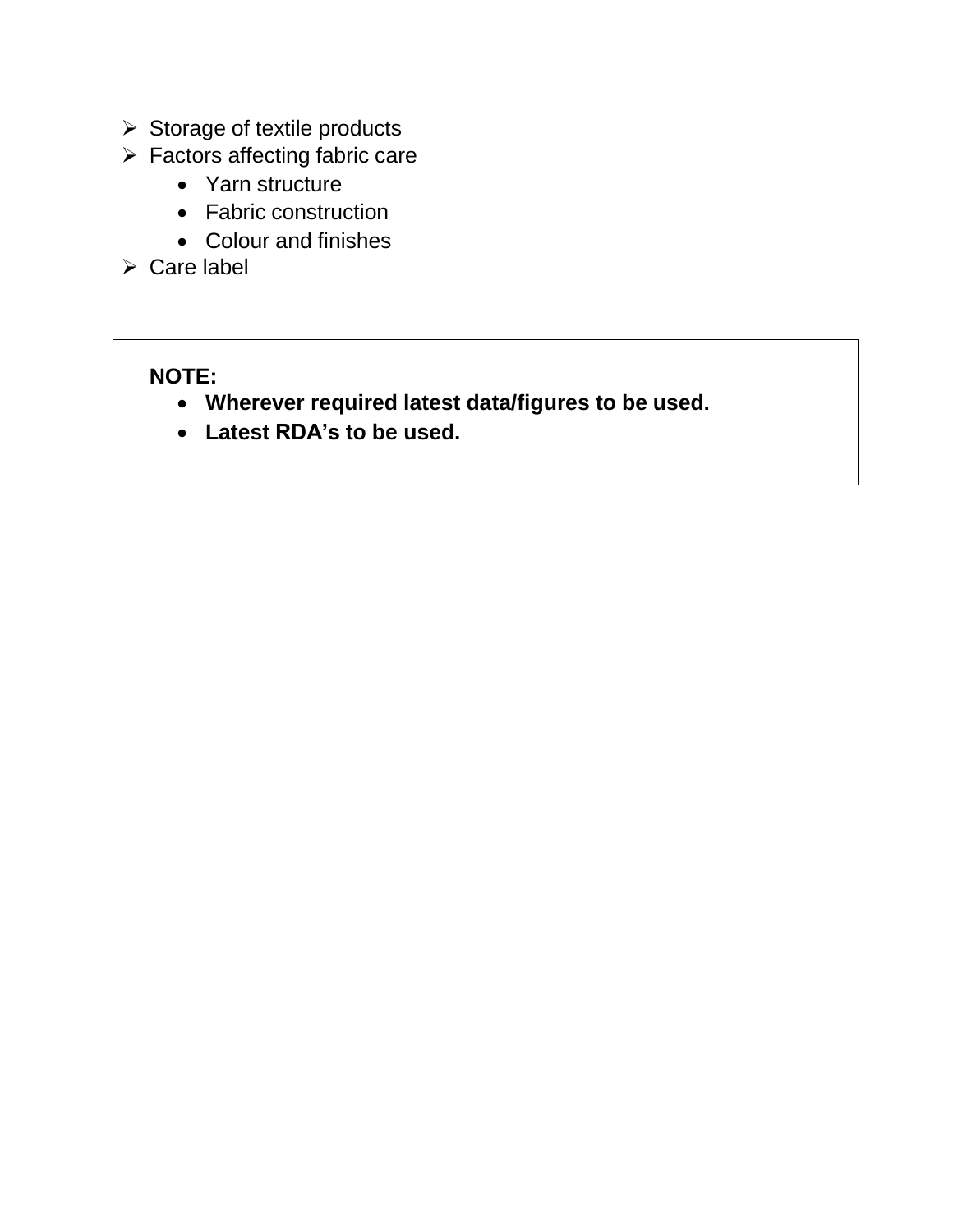## **PRACTICALS FOR CLASS XI**

- 1. Understanding oneself with reference to:
	- a) Physical development in terms of age, height, weight, hip and chest circumference.
	- b) Sexual maturity (Age at menarche ,Development of breasts : girls).

Growth of beard, change in voice:boys)

- 2. Observe developmental norms: (Physical, Motor, Language and social emotional) birth to three years.
- 3. List and discuss 4-5 areas of agreement and disagreement with
	- a) Mother
	- b) Father
	- c) Siblings/ Friends
	- d) Teacher
- 4. a) Record own diet for a day
	- b) Evaluate qualitatively for adequacy
- 5. Preparation of different healthy snacks for an adolescent suitable in her/his context.
- 6. a) Record one day's activities relating to time use and work
	- b) Prepare a time plan for yourself
- 7. Plan a budget for a given situation/purpose.
- 8. a) Record the fabrics and apparel used in a day
	- b) Categorize them according to functionality
- 9. Relationship of fibre properties to their usage:
	- a) Thermal property and flammability
	- b) Moisture absorbency and comfort
- 10. (a) Analyze label of any one garment with respect to: Clarity, fiber content, size and care instructions.
	- (b) Prepare one care label of any garment.
	- (c) Analyze two different fabric samples for color fastness.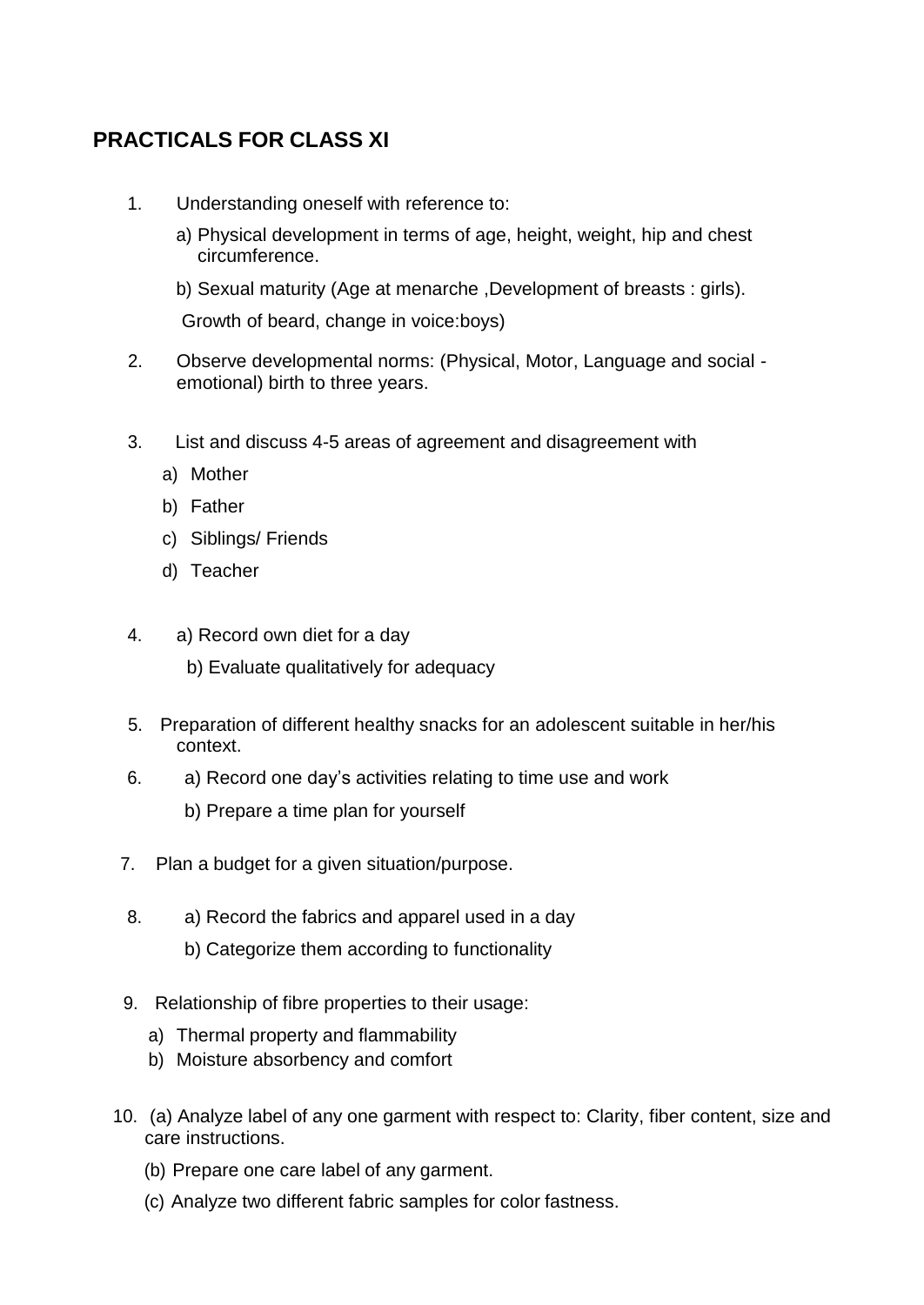| 1. | Observe developmental norms: (Physical, Motor, Language and social<br>emotional) birth to three years. |               |
|----|--------------------------------------------------------------------------------------------------------|---------------|
|    |                                                                                                        | 5 marks       |
|    | <b>OR</b><br>List and discuss 4-5 areas of agreement and disagreement with                             |               |
|    |                                                                                                        |               |
|    | a) Mother                                                                                              |               |
|    | b) Father                                                                                              |               |
|    | Siblings/Friends<br>C)                                                                                 |               |
|    | d) Teacher                                                                                             |               |
| 2. | Preparation of healthy snacks for an adolescent.                                                       | <b>7marks</b> |
| 3. | Plan a budget for a given situation/purpose.                                                           | 3 marks       |
| 4. | Prepare a time plan for yourself.                                                                      | 3 marks       |
| 5. | Relationship of fibre properties to their usage:                                                       | 5 marks       |
|    | a) Thermal property and flammability<br>b) Moisture absorbency and comfort                             |               |
|    | <b>OR</b>                                                                                              |               |
|    | Prepare one care label of any garment.                                                                 |               |
|    |                                                                                                        |               |
| 6. | File                                                                                                   | 5 marks       |
| 7. | Viva                                                                                                   | 2 marks       |

Prescribed textbook: Human Ecology and Family Sciences(For class XI): Part I and Part II

## **Scheme for practical examination 30 Marks**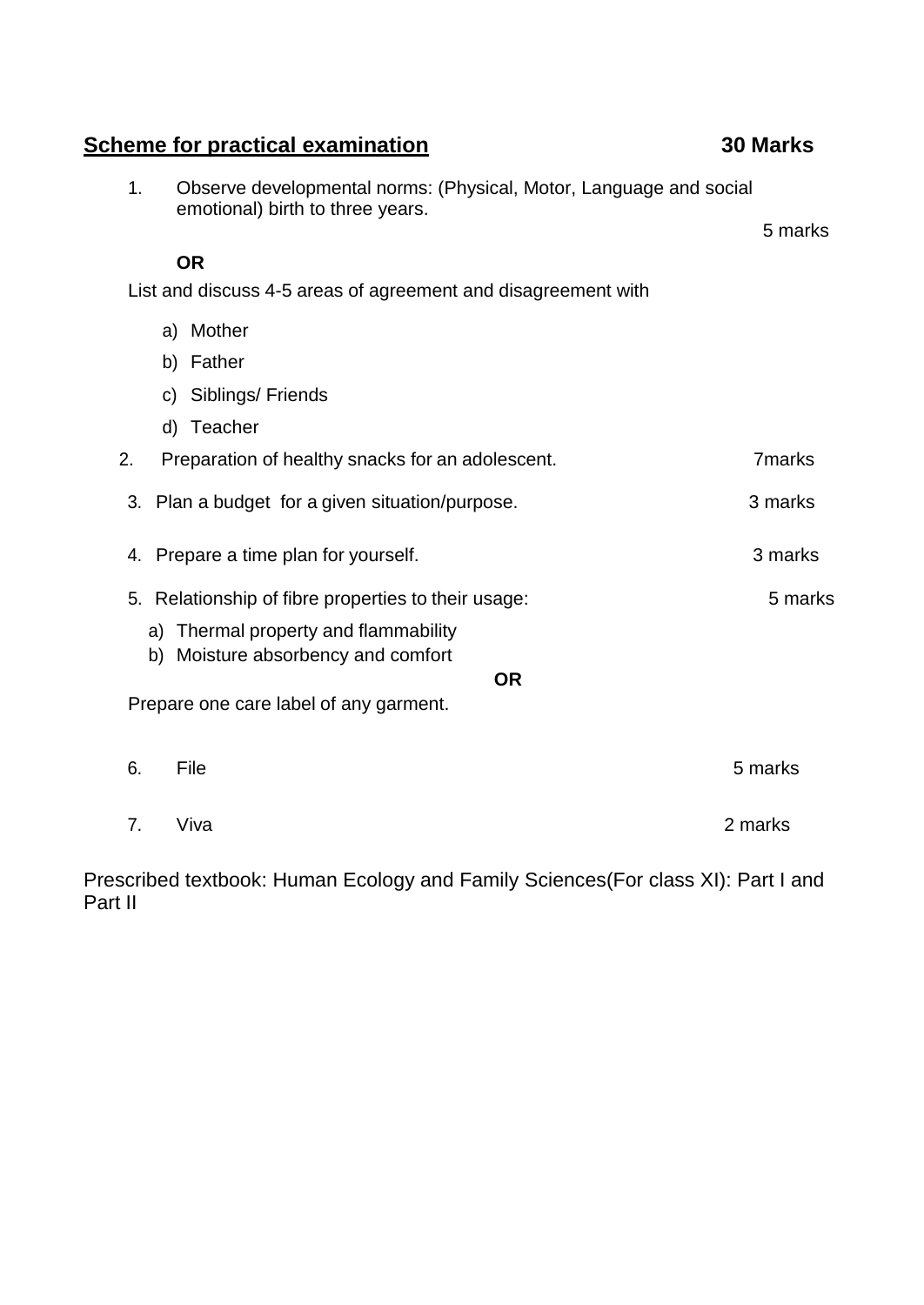## **Home Science (2022-23)**

### Class XII

### **Introduction:**

In class XII, the emphasis is on "Work and careers" through the life span. Within the curriculum the significance and scope of each domain (Foods and Nutrition, Human Development and Family Studies, Fabric and Apparel, Resource Management and Communication and Extension), the multiple thrust areas emerging within them have been emphasized. The units spell out the basic concepts, requisite knowledge and skills in each thrust areas and delineate the career avenues and the preparation required for them in order to make informed career choices.

#### **Course Structure: Theory and practical**

#### **Practical: 30 marks**

| No.            | <b>Units</b>                 | <b>Marks</b> | <b>No. of Periods</b> |
|----------------|------------------------------|--------------|-----------------------|
| -1             | Work, Livelihood and Career  | 05           | 10                    |
| 2              | Nutrition, Food Science and  | 23           | 33                    |
|                | Technology                   |              |                       |
| $\overline{3}$ | Human Development and Family | 10           | 24                    |
|                | <b>Studies</b>               |              |                       |
| -4             | <b>Fabric and Apparel</b>    | 17           | 28                    |
| $\overline{5}$ | <b>Resource Management</b>   | 10           | 24                    |
| 6              | Communication and Extension  | 05           | 07                    |
|                | <b>THEORY</b>                | 70           | 126                   |
|                | <b>PRACTICAL</b>             | 30           | 28                    |
|                | <b>GRAND TOTAL</b>           | 100          | 154                   |

### **Time-3 Hours Theory: 70 marks**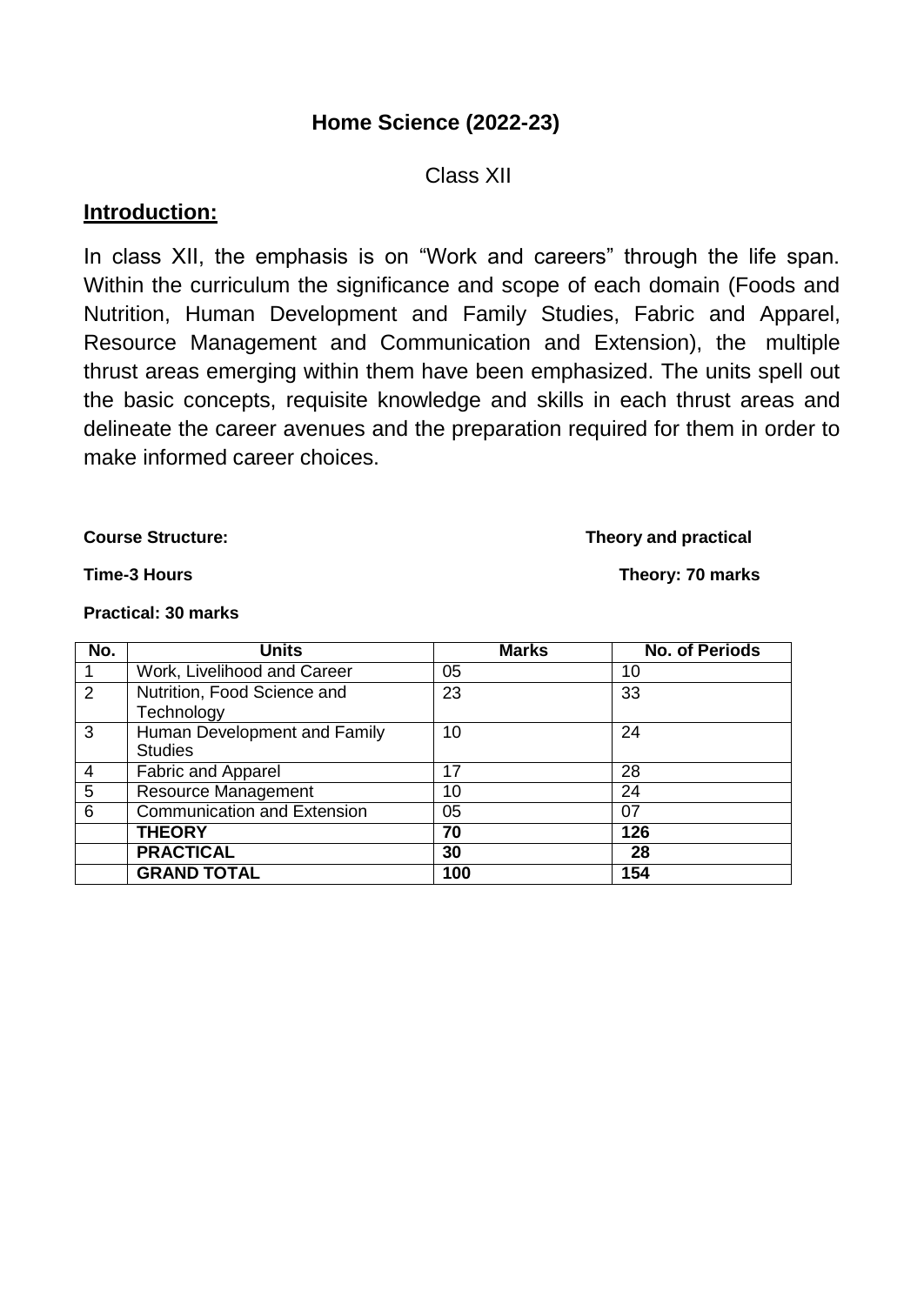### **CLASS XII**

### **THEORY: 70 Marks**

## **UNIT I:Work,livelihood and Career**

Ch. Work, livelihood and Career

## **UNIT II: Nutrition, Food Science and Technology**

Ch. Clinical Nutrition and Dietetics

Ch. Public Nutrition and Health

Ch. Food Processing and Technology

Ch. Food Quality and Food Safety

## **UNIT III: Human Development and Family Studies**

Ch. Early Childhood Care and Education

Ch. Management of Support Services, Institutions and Programmes for Children, Youth and Elderly

## **UNIT IV: Fabric and Apparel**

Ch. Design for Fabric and Apparel

Ch. Fashion Design and Merchandising

Ch. Care and Maintenance of Fabrics in Institutions

## **UNIT V: Resource management**

Ch. Hospitality Management

Ch. Consumer Education and Protection

## **UNIT VI: Communication and Extension**

Ch. Development Communication and Journalism

Prescribed textbook: Human Ecology and Family Sciences(For Class XII): Part I and Part II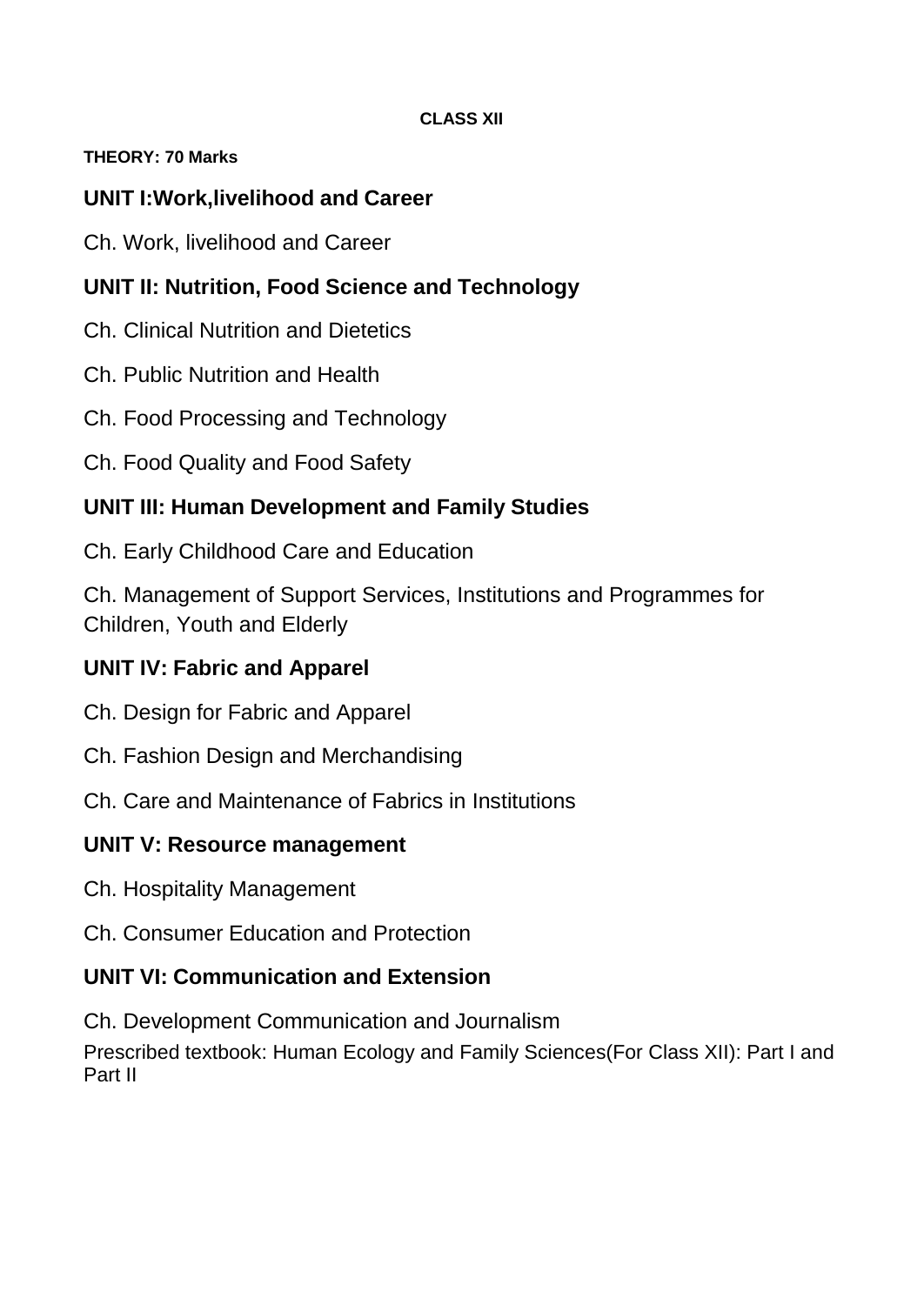## **CLASS XII HOME SCIENCE REFERENCE POINTS**

## **UNIT I WORK ,LIVELIHOOD AND CAREER**

## **Chapter: WORK ,LIVELIHOOD AND CAREER**

- Introduction
	- $\triangleright$  Work and meaningful work
	- $\triangleright$  Work, careers and livelihood
- Traditional occupation in India
	- $\triangleright$  Agriculture
	- $\triangleright$  Handicrafts
	- $\triangleright$  Indian cuisine
	- $\triangleright$  Visual arts
- Work ,Age and Gender
	- $\triangleright$  Gender issues in relation to work
	- $\triangleright$  Issues and concerns related to women and work
		- $\times$  KGBV
		- $\checkmark$  Beti bachao , Beti Padhao Yojana
- Attitudes and approaches to work and life skills for livelihood
- $\triangleright$  Attitudes and approaches to work
- $\triangleright$  Lifeskills for livelihood
- $\triangleright$  Essential soft skills at workplace
- Ergonomics
- $\triangleright$  Definition and need for ergonomics
- $\triangleright$  Benefits of Ergonomics
- Entrepreneurship
- $\triangleright$  Definition and characteristics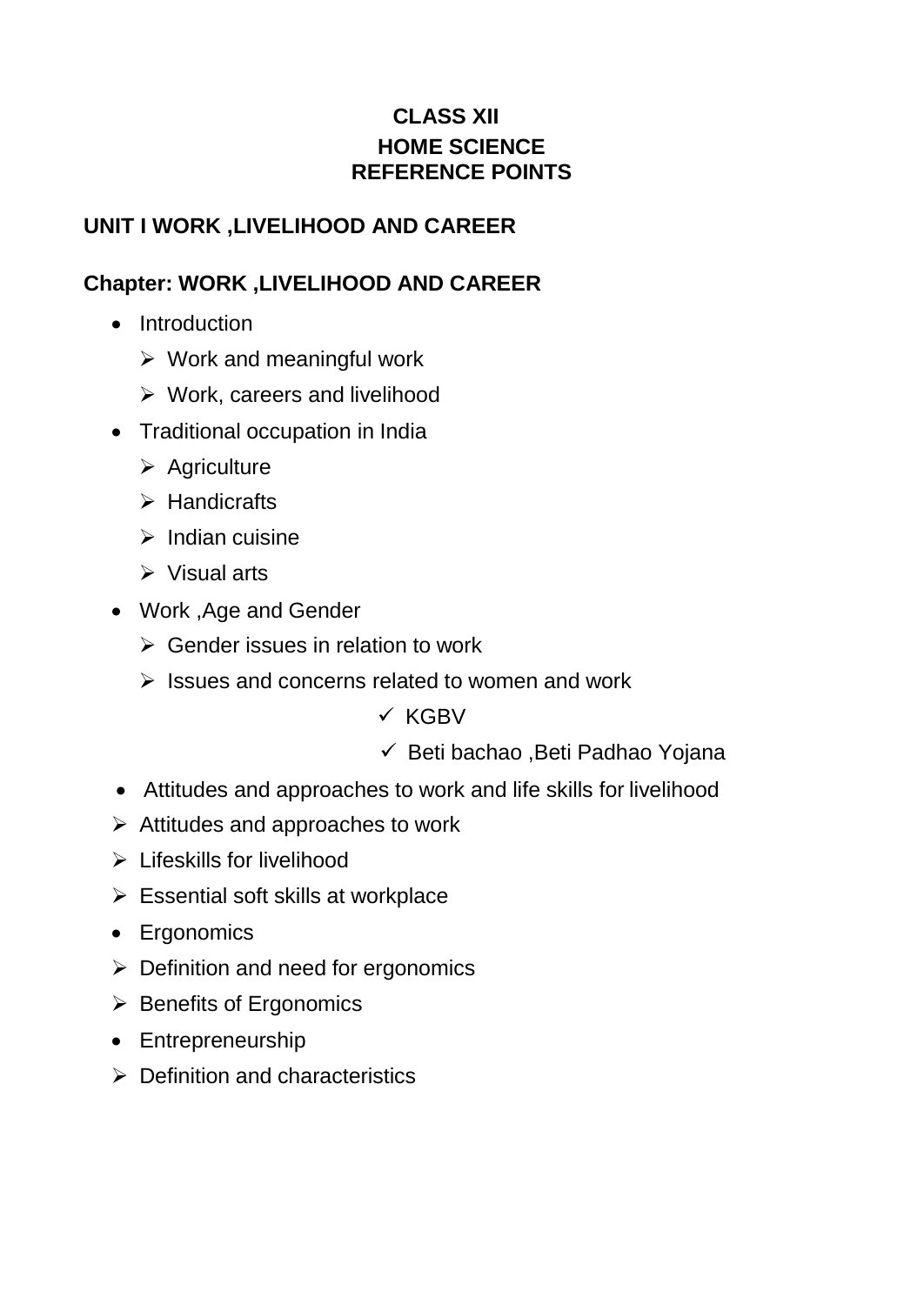# **UNIT II NUTRITION, FOOD SCIENCE AND TECHNOLOGY**

# **Chapter: CLINICAL NUTRITION AND DIETETICS**

- Introduction
- $\triangleright$  Nutrition
- $\triangleright$  Clinical Nutrition
- Significance
- Basic concepts
	- Diet therapy
- Types of diets: Regular Diet and Modified diets
- Changes in consistency
- **Feeding routes**
- **Prevention of chronic diseases**
- Preparing for career
- Scope

## **Chapter: PUBLIC NUTRITION AND HEALTH**

- Introduction
- Significance
- Basic concept
	- Public health nutrition
	- **Nutritional Problems of India** 
		- o Protein energy malnutrition
		- o Micronutrient deficiencies
			- Iron deficiency anemia
			- Vitamin A deficiency
			- Iodine deficiency disorders
- Strategies/Intervention to tackle Nutritional problems
	- Diet or food based strategies
	- Nutrient based strategies
- Nutrition programmes operating in India
	- ICDS
	- Nutrient Deficiency Control Programmes
	- Food Supplementation Programmes
	- Food Security Programme
- Health Care
- Scope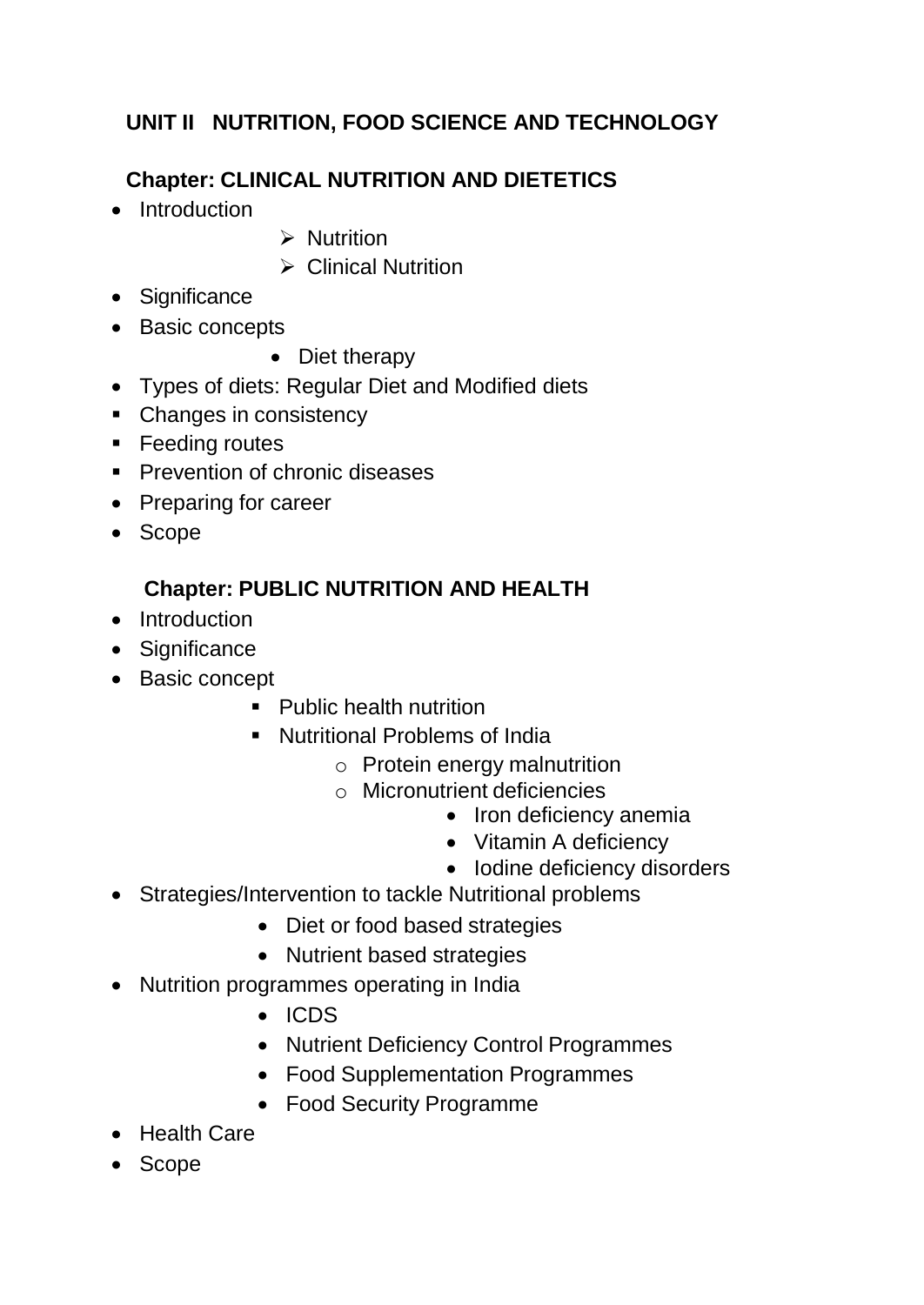# **Chapter: FOOD PROCESSING AND TECHNOLOGY**

- Introduction
- Significance
- Basic Concepts
	- Food Science
	- Food Processing
	- Food Technology
	- Food Manufacturing
- Development of food processing and technology
- Importance of Food processing and Preservation
- Classification of food on the basis of extent and type of processing
- Preparing for a career
- Scope

# **Chapter: FOOD QUALITY AND FOOD SAFETY**

• Introduction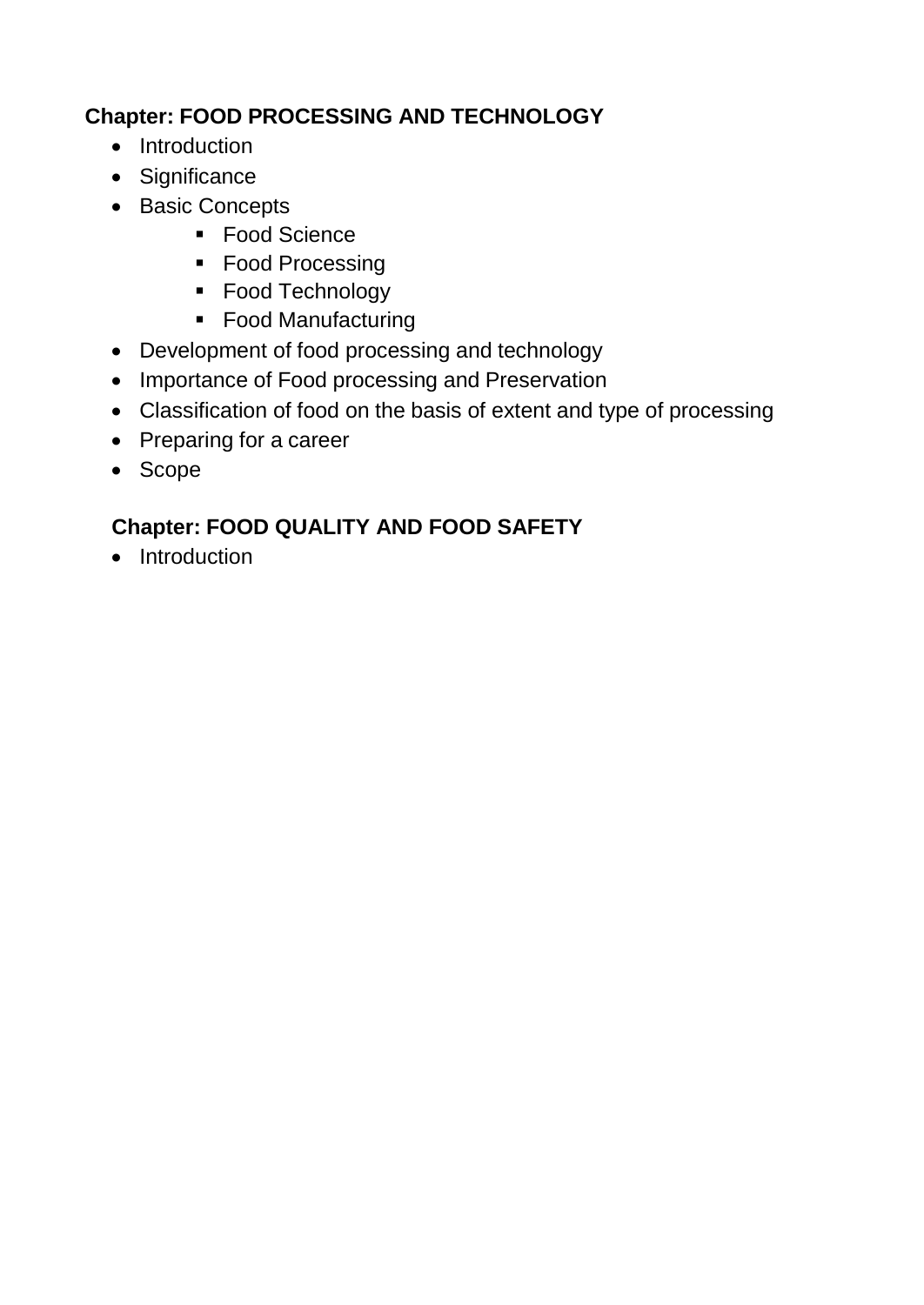- Significance
	- Basic Concepts
- **Food safety (Toxicity & Hazard)**
- **Hazards (Physical, chemical and biological)**
- Food infection
- **Food poisoning**
- Food quality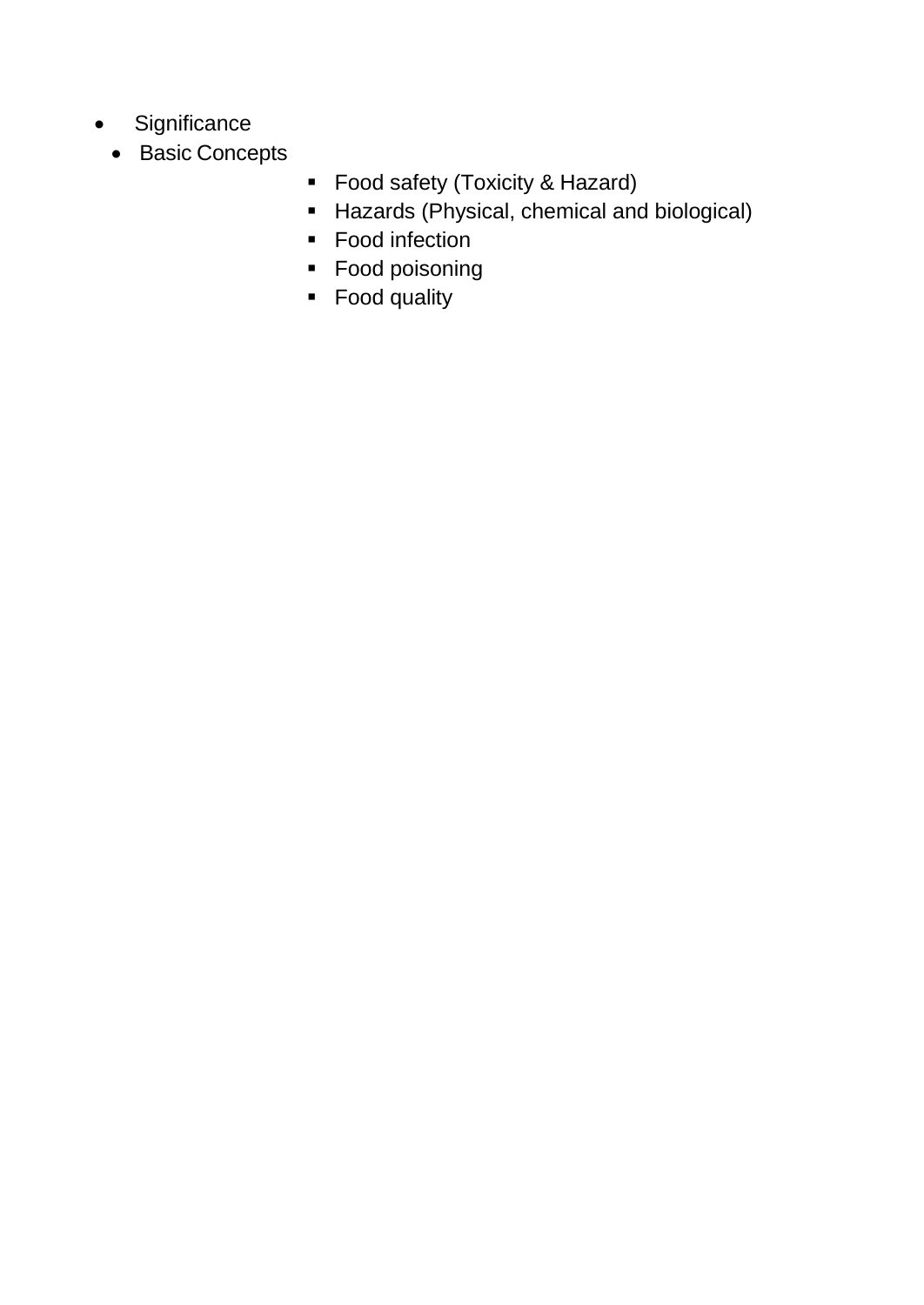- Food standards regulation in India-FSSA (2006)
- International Organization and agreements in the area of Food Standards, Quality, Research and Trade
	- **Codex Alimentarius Commission**
	- **International Organization for Standardisation**
	- World Trade Organization
- Food Safety Management Systems
	- Good manufacturing practices (GMP)
	- Good handling practices (GHP)
	- **Hazard Analysis Critical Control Points (HACCP)**
- Scope

## **UNIT III HUMAN DEVELOPMENT AND FAMILY STUDIES**

## **Chapter: Early Childhood Care and Education**

- **Significance**
- **Basic concepts**
- **Preparing for a career**
- Scope

## **Chapter: Management of support services, Institutions and programmes for children, youth and elderly**

- Significance
- Basic concepts
- Why are children vulnerable?
- Institutions, programmes and initiatives for children
	- ICDS
	- **SOS Children's Village**
	- Children's Homes run by the Government
	- **Adoption**
- Why are Youth vulnerable?
- Youth programmes in India
- Why are the elderly vulnerable?
- Some programmes for the elderly
- Preparing for a career
- Scope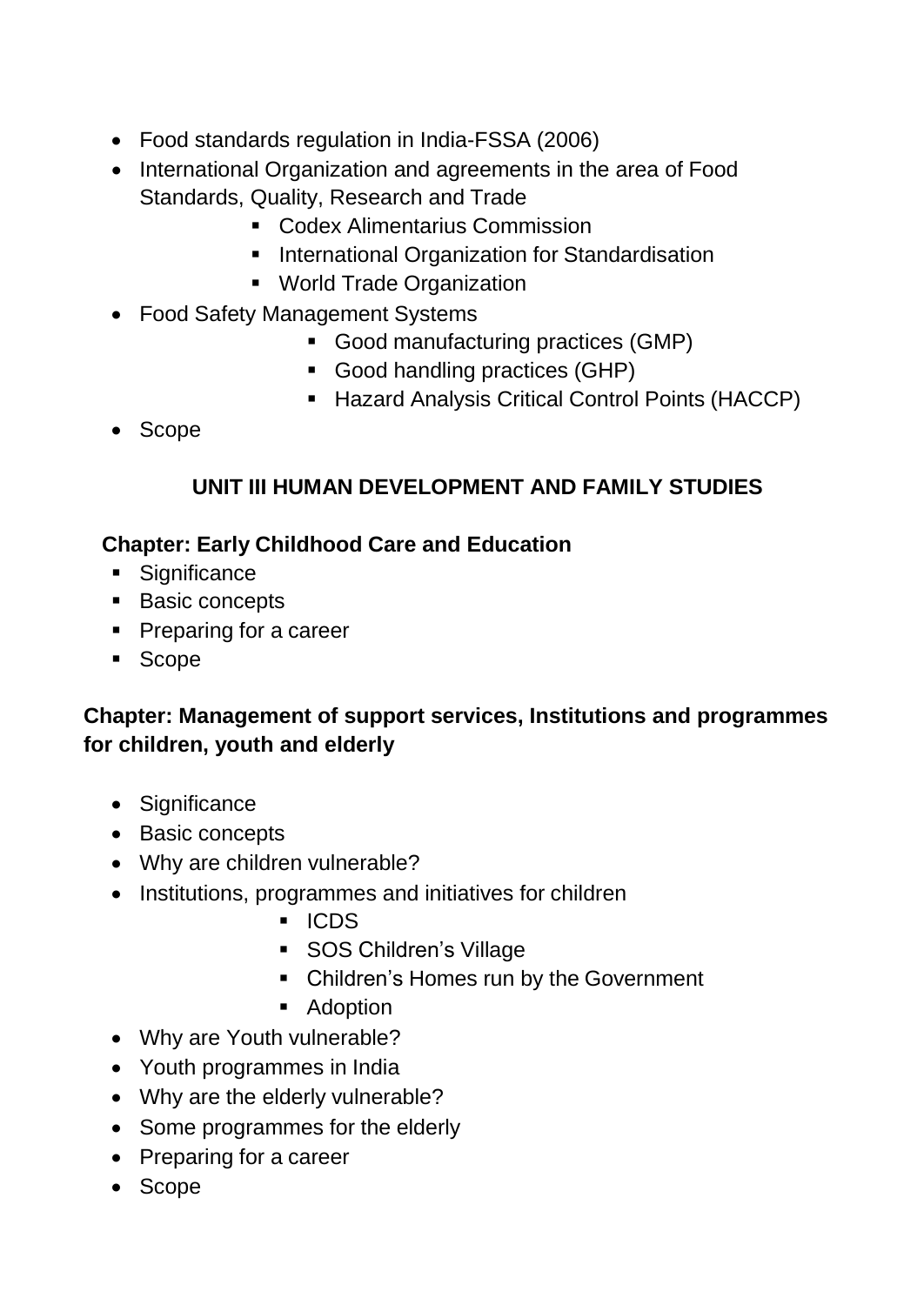# **UNIT IV FABRIC AND APPAREL Chapter: Design for Fabric and Apparel**

- Introduction
- Basic concepts (Design: Structural & Applied)
- Elements of design
	- **Colour**
	- **Texture**
	- $\blacksquare$  Line
	- **Shapes or form**
- Principles of Design
	- Proportion
	- **Balance**
	- **Emphasis**
	- Rhythm
	- **Harmony**
- Preparing for career
- Scope

## **Chapter: Fashion Design and Merchandising**

- Introduction
- Significance
- Basic Concepts
	- Fashion terminology Fashion , fads, style, classic
- Fashion Development
	- France-The centre of fashion
	- **Fashion Evolution**
- Fashion Merchandising
- Fashion Retail Organization
- Preparing For a career
- Scope

## **Chapter: Care and maintenance of fabrics in Institution**

- Introduction
- Basic concepts
	- **Washing equipment**
	- **•** Drying equipment
	- **IF Ironing/pressing equipment**
- Institutions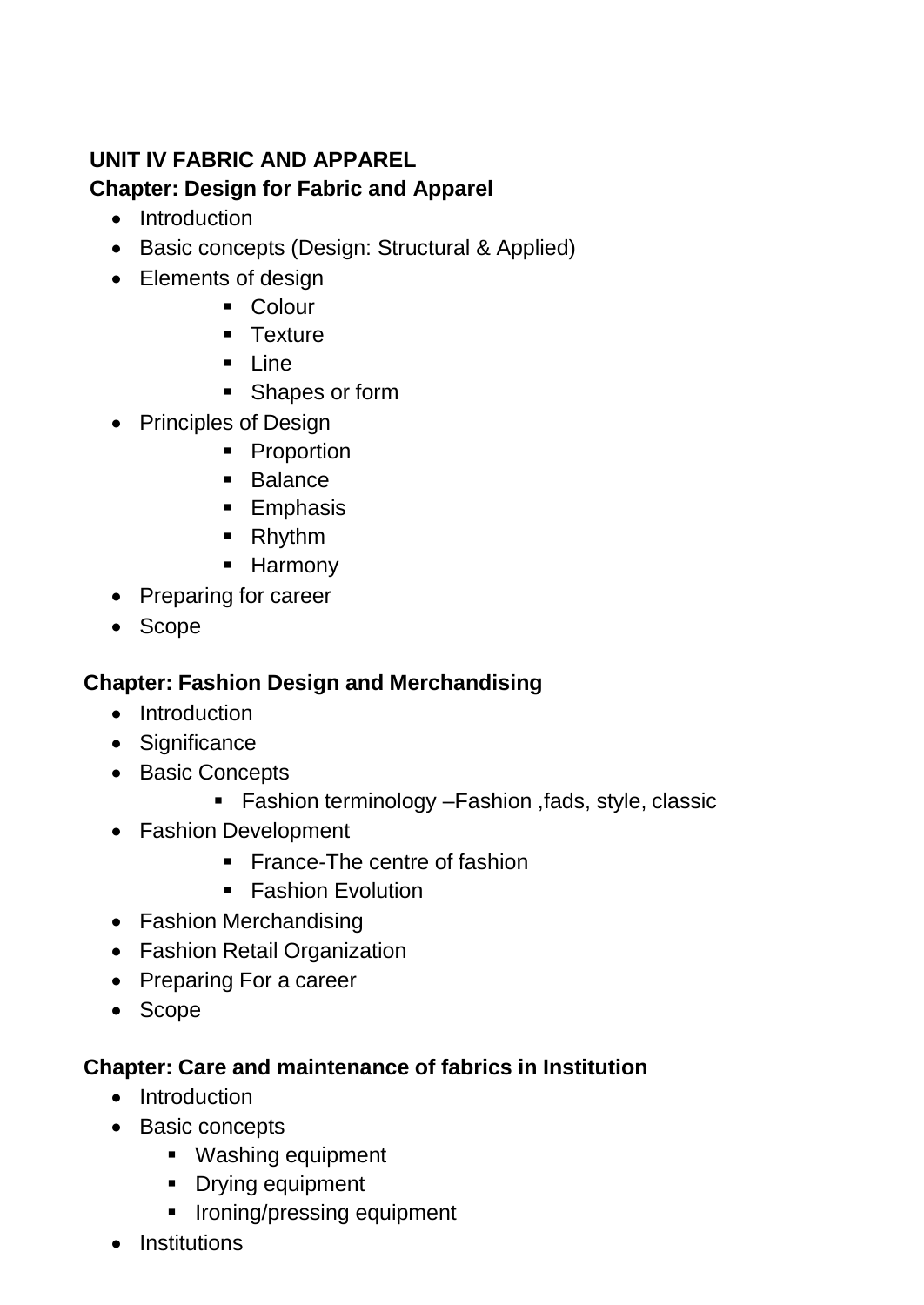- Preparing for a career
- Scope

## **UNIT V RESOURCE MANAGEMENT**

## **Chapter: Hospitality Management**

- Introduction
- Significance
- Basic concepts
- Departments involved in hospitality management of an organization
- Scope

## **Chapter: Consumer Education and Protection**

- Introduction
- Significance of consumer education and protection
- Basic concepts
	- **Consumer product**
	- Consumer behaviour
	- **Consumer forum**
	- Consumer footfalls
	- Consumer problems
	- **Consumer rights**
	- Standardized marks (ISI, Wool Mark, Hall Mark, Silk Mark)
	- **Protection Councils**
	- **Consumer Responsibilities**
- Scope

## **UNIT VI COMMUNICATION AND EXTENSION**

## **Chapter: Development communication and Journalism**

- Introduction
- Significance
- Basic concepts
	- **Development**
	- **Development journalism**
	- **Development Communication**
- Methods of communication
	- Campaign
	- Radio and television
	- Print media
	- **Information and communication technologies**
- Knowledge and skills required for a career in this field
- Scope and career avenues in development communication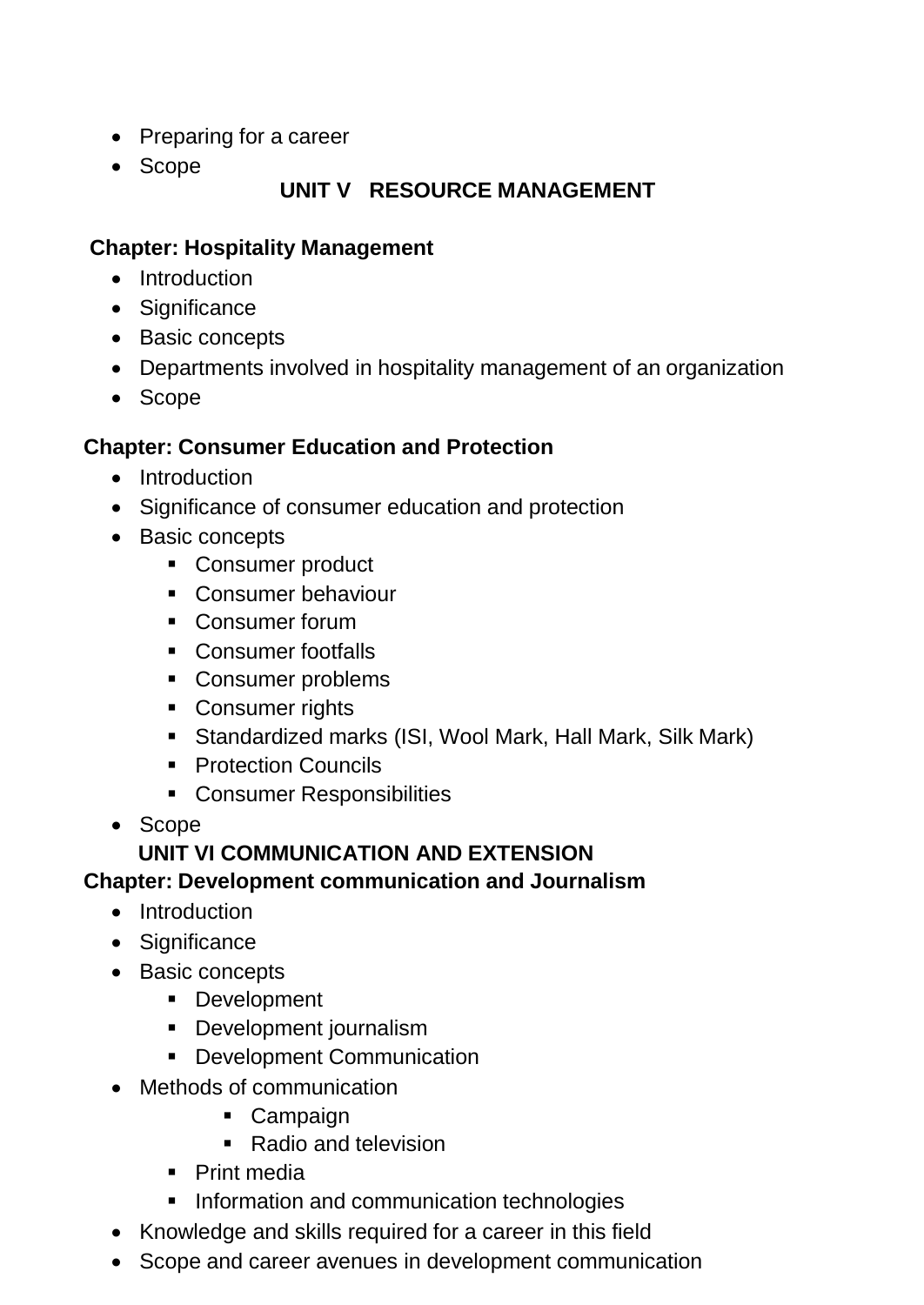# **PRACTICALS FOR CLASS XII**

# **UNIT II NUTRITION, FOOD SCIENCE AND TECHNOLOGY**

1. Modification of normal diet to soft diet for elderly person.

2. Development and preparation of supplementary foods for nutrition programme.

3. Planning a menu for a school canteen or mid-day meal in school for a week.

4. Design, prepare and evaluate a processed food product.

5. Qualitative test for food adulteration in: pure ghee, tea leaves, whole black pepper, turmeric powder, milk, asafoetida.

# **UNIT III HUMAN DEVELOPMENT AND FAMILY STUDIES**

6. Preparation and use of any one teaching aid to communicate socially relevant messages for children/ adolescents /adults in the community.

OR

Preparation of any one toy for children (age appropriate) using locally available and indigenous material

# **UNIT IV FABRIC AND APPAREL**

7. Preparation of any one article using applied textile design techniques; tie and dye/batik/block printing.

8. Remove different types of stains from white cotton cloth –Ball pen, curry, grease, ink, lipstick, tea and coffee.

# **UNIT V RESOURCE MANAGEMENT**

9. Evaluate any one advertisement for any job position.

10. Develop a leaflet/pamphlet for Consumer Education and Protection on any one of the following-

- a) Consumer Protection Act (CPA)
- b) Consumer responsibilities
- c) Consumer organization
- d) Consumer Problem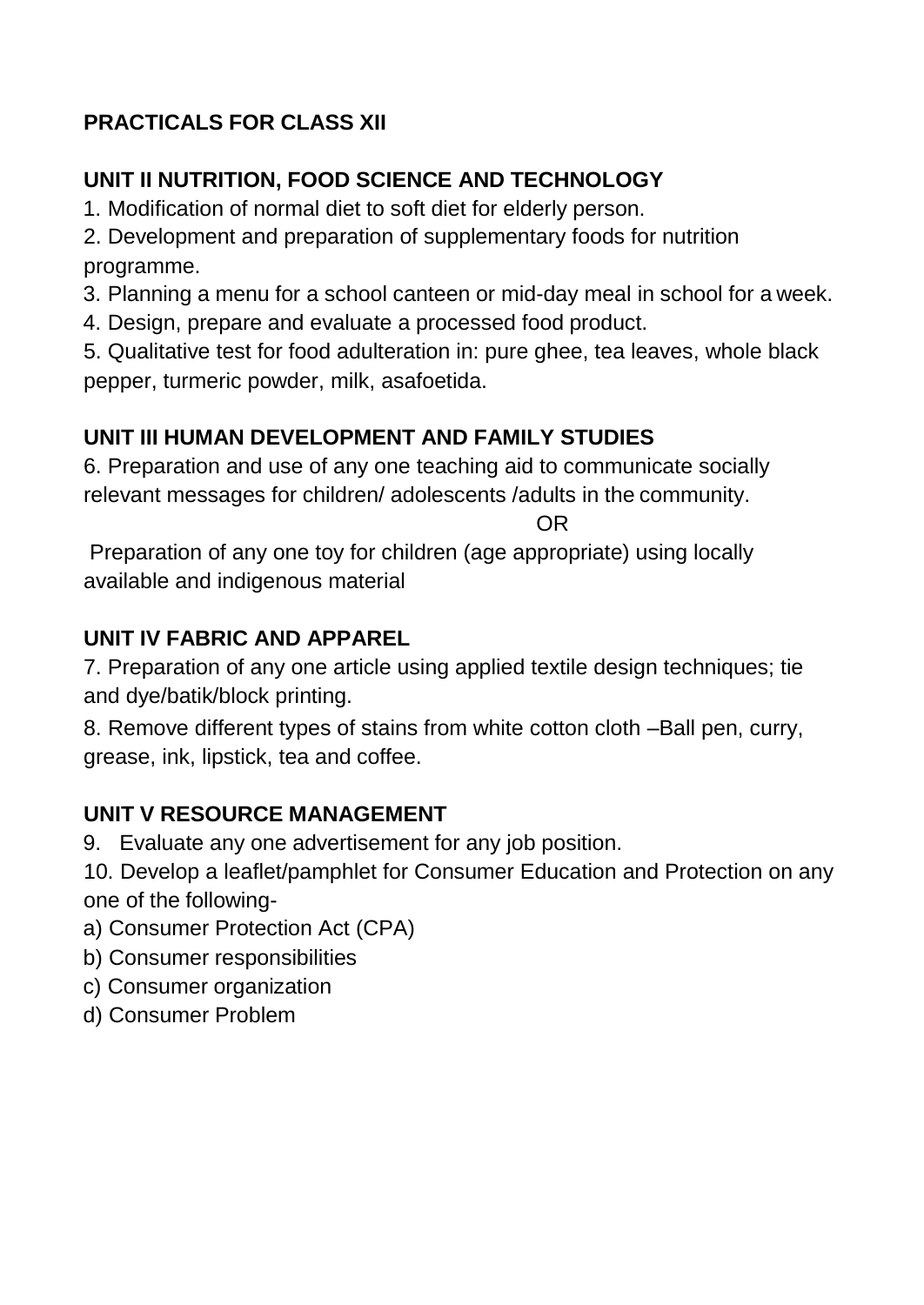## **PROJECT ANY ONE OF THE FOLLOWING PROJECT MAY BE UNDERTAKEN AND EVALUATED-**

1. Study of an integrated community based, nutrition/health programme being implemented in own area, with reference to-

- a) Programme objectives
- b) Focal Group/Beneficiaries
- c) Modalities of implementation

2. Visit to the neighbouring areas and interview two adolescents and two adults regarding their perception of persons with special needs.

3. Profile any two person (child/adult) with special needs to find out their diet, clothing, activities,physical and psychological needs.

4. Planning any five messages for nutrition, health and life skills using different modes of communication for different focal groups.

5. Market survey any five processed foods with their packaging and label information.

## **SCHEME FOR PRACTICAL EXAMINATION 30 Marks**

1. Project (5 marks)

2. Modification of any one family meal for elderly person. Preparing any one of the modified dish. (5 marks)

OR

Development and preparation of any one supplementary food for preschooler (2-6 years) nutrition programme.

## OR

Planning a menu for school canteen and preparing any one nutritious dish. 3. Identify adulterant using chemical test in any one of the following- pure ghee, tea leaves, whole black pepper, turmeric powder, milk, asafoetida.  $(2 \text{ marks})$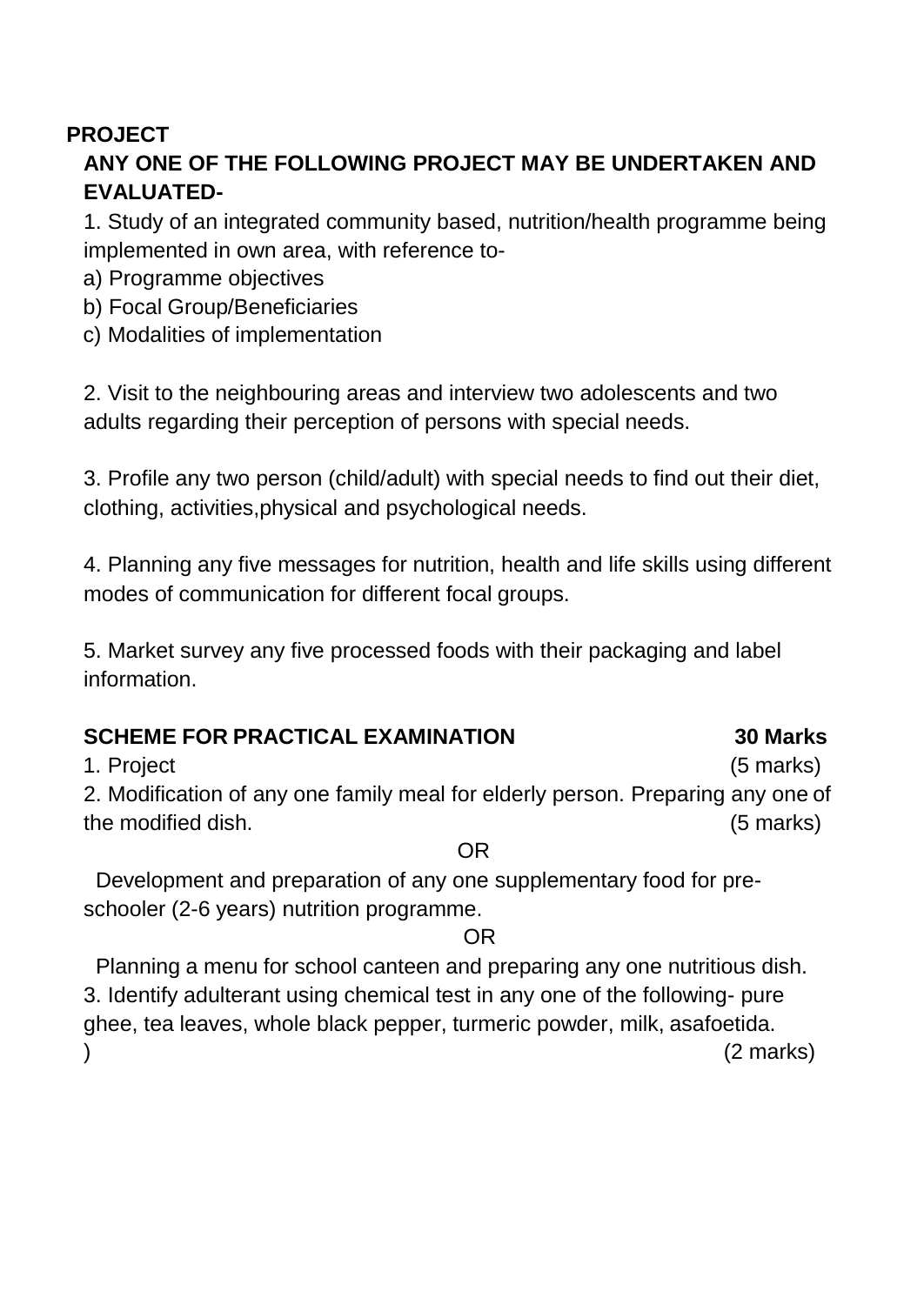4. Prepare a sample using applied textile design techniques tie and dye/batik/block printing. (4 marks) 5. Remove any one of the stain from white cotton cloth –Ball pen, curry, grease, ink, lipstick, tea, coffee. (2 marks) 6. Develop a leaflet/pamphlet for Consumer Education and Protection on any one of the following-<br>
(5 marks) a) Consumer Protection Act (CPA) b) Consumer responsibilities c) Consumer organization d) Consumer Problems

- 
- 8. Viva (2 marks)

7. File (5 marks)